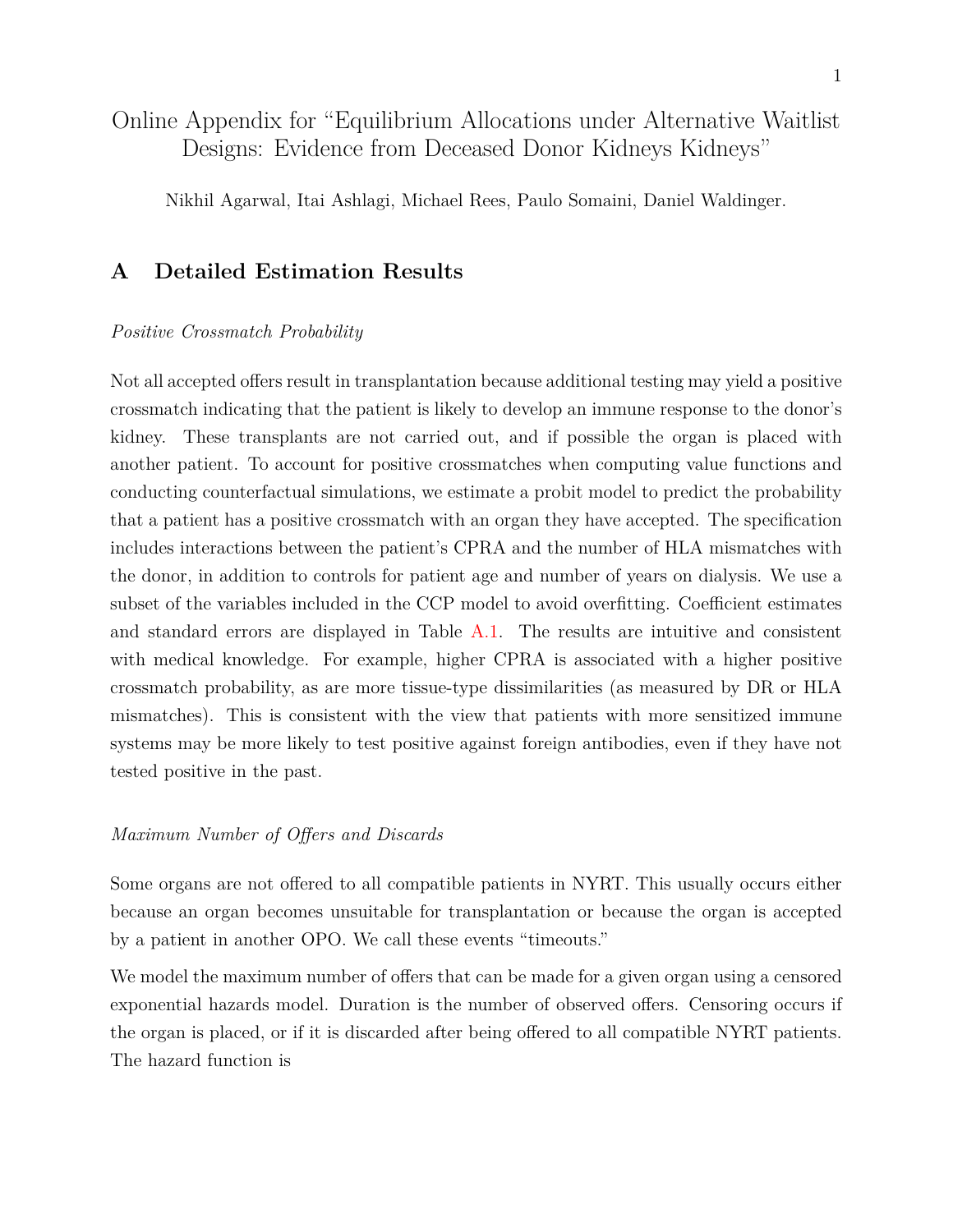<span id="page-1-0"></span>

| <b>CPRA</b>                                         | 1.025     | (0.152)   |
|-----------------------------------------------------|-----------|-----------|
| 0 or 1 HLA Mismatches                               | -1.374    | (0.474)   |
| 2 or 3 HLA Mismatches                               | 0.199     | (0.0856)  |
| 0 DR Mismatches                                     | $-0.449$  | (0.0930)  |
| CPRA x 1{0 or 1 HLA Mismatches}                     | -0.590    | (0.684)   |
| CPRA $\times$ 1{2 or 3 HLA Mismatches}              | $-0.477$  | (0.169)   |
| CPRA 0                                              | $-0.587$  | (0.0827)  |
| CPRA - $0.8$ if CPRA $> 0.8$                        | -3.389    | (0.811)   |
| Log Dialysis Time at Registration (Years)           | $-0.0325$ | (0.00846) |
| Log Dialysis Time at Registration x 1{Over 5 Years} | 1.035     | (0.0812)  |
| Patient Age at Registration (Years)                 | 0.0108    | (0.00490) |
| Age at Registration - 35 if Age > 35                | $-0.0272$ | (0.00628) |
| Constant                                            | $-0.254$  | (0.170)   |
| Observations                                        |           | 3876      |

Table A.1: Positive Crossmatch Model dependent Variable: Positive Crossmatch 110 and

Notes: coefficient estimates from a probit regression of positive crossmatch on patient CPRA, the number of tissue type mismatches, patient age, and years on dialysis at registration. The sample is all offers accepted by NYRT patients between 2010 and 2013. Positive crossmatches are identified by the appropriate refusal code in the PTR data. CPRA is measured on a [0,1] scale.

<span id="page-1-1"></span>
$$
\lambda_o(z) = \lambda_o \exp(z\beta) \tag{A.1}
$$

where *z* are characteristics of the donor,  $\beta$  is a vector of coefficients, and  $\lambda_0$  is the constant baseline hazard rate. We allow the hazard to depend on geography and indicators of donor quality. Specifically, we control for whether the donor is an expanded criteria donor (ECD); the donor's cause of death (DCD); and whether the donor was recovered in NYRT, as well as interactions among these variables. The estimated timeout hazards are inputs in the counterfactual exercises.

Kidneys that reach the maximum number of offers can be discarded or allocated to a patient outside NYRT. We model the probability that a donor's unallocated kidneys are discarded using a probit model that includes the same set of covariates used to estimate the maximum number of potential offers. This part of the model does not influence allocation and incentives for patients in NYRT. It is used to properly account for changes in discards for kidneys not allocated to patients in NYRT.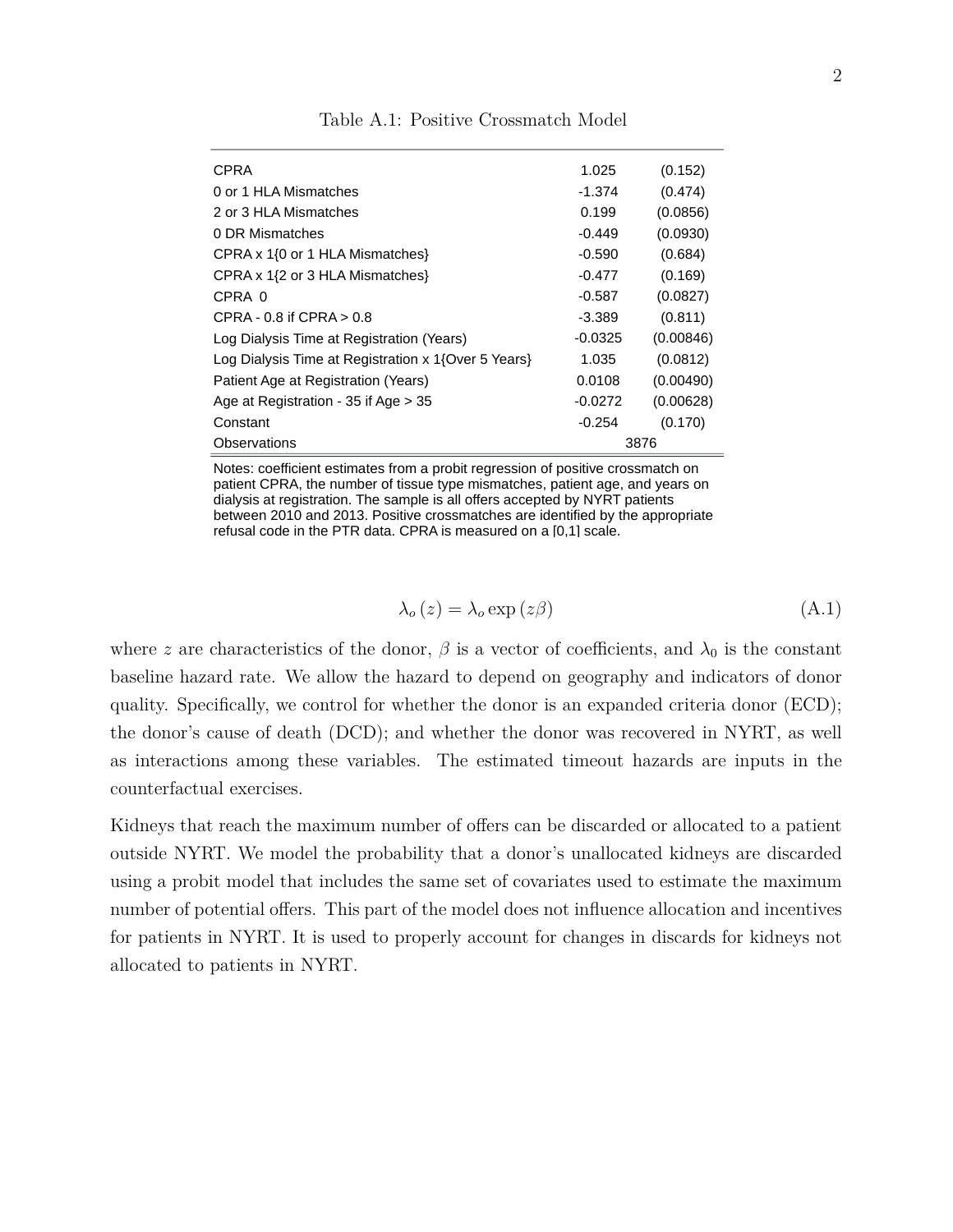|                                                         | Gompertz                 | Weibull               | Cox         |
|---------------------------------------------------------|--------------------------|-----------------------|-------------|
|                                                         | (1)                      | (2)                   | (3)         |
| Diabetic Patient                                        | 0.0812                   | 0.0739                | 0.0850      |
|                                                         | (0.0336)                 | (0.0336)              | (0.0336)    |
| Bloodtype A Patient                                     | 0.159                    | 0.127                 | 0.165       |
|                                                         | (0.0437)                 | (0.0436)              | (0.0438)    |
| Bloodtype O Patient                                     | 0.00394                  | 0.00400               | 0.00385     |
|                                                         | (0.0392)                 | (0.0392)              | (0.0392)    |
| Calculated Panel Reactive Antibodies (CPRA)             | $-0.000126$              | $-0.000211$           | $-0.000275$ |
|                                                         | (0.00150)                | (0.00150)             | (0.00150)   |
| $CPRA = 0$                                              | 0.190                    | 0.179                 | 0.181       |
|                                                         | (0.0738)                 | (0.0738)              | (0.0739)    |
| CPRA - 80 if CPRA>=80                                   | $-0.0230$                | $-0.0204$             | $-0.0225$   |
|                                                         | (0.00650)                | (0.00650)             | (0.00650)   |
| Age (at Registration)                                   | $-0.0418$                | $-0.0363$             | $-0.0361$   |
|                                                         | (0.0150)                 | (0.0151)              | (0.0151)    |
| Age - $18$ if Age $\ge$ = $18$                          | 0.0399                   | 0.0356                | 0.0348      |
|                                                         | (0.0184)                 | (0.0186)              | (0.0186)    |
| Age - 35 if Age > = 35                                  | $-0.00988$               | -0.0121               | $-0.0104$   |
|                                                         | (0.00966)                | (0.00966)             | (0.00966)   |
| Age - 50 if Age > = 50                                  | 0.0236                   | 0.0231                | 0.0242      |
|                                                         | (0.00729)                | (0.00728)             | (0.00729)   |
| Age - 65 if Age > = 65                                  | 0.0241                   | 0.0233                | 0.0238      |
|                                                         | (0.00927)                | (0.00926)             | (0.00929)   |
| <b>Prior Transplant</b>                                 | 0.0513                   | 0.0590                | 0.0546      |
|                                                         | (0.0552)                 | (0.0550)              | (0.0552)    |
| Body Mass Index (BMI)                                   | $-0.0155$                | $-0.0145$             | $-0.0156$   |
|                                                         | (0.00639)                | (0.00639)             | (0.00640)   |
| Missing BMI                                             | $-0.0680$                | 0.0736                | $-0.104$    |
|                                                         | (0.199)                  | (0.199)               | (0.200)     |
| $BM \ge 18.5$                                           | $-0.0382$                | $-0.0450$             | $-0.0356$   |
|                                                         | (0.106)                  | (0.106)               | (0.106)     |
| $BMI > = 25$                                            | 0.00882                  | 0.00346               | 0.00918     |
|                                                         | (0.0492)                 | (0.0492)              | (0.0492)    |
| $BMI > = 30$                                            | 0.0509                   | 0.0429                | 0.0513      |
|                                                         | (0.0595)                 | (0.0595)              | (0.0595)    |
| Total Serum Albumin                                     | $-0.163$                 | $-0.160$              | $-0.156$    |
|                                                         | (0.0549)                 | (0.0550)              | (0.0548)    |
| Missing Total Serum Albumin                             | $-0.533$                 | $-0.461$              | $-0.490$    |
|                                                         | (0.189)                  | (0.189)               | (0.189)     |
| Total Serum Albumin >= 3.7                              | $-0.0645$                | $-0.0630$             | $-0.0681$   |
|                                                         | (0.0591)                 | (0.0592)              | (0.0591)    |
| Total Serum Albumin >= 4.4                              | 0.0512                   | 0.0405                | 0.0505      |
|                                                         | (0.0510)                 | (0.0509)              | (0.0510)    |
| On Dialysis at Registration                             | $-0.149$                 | $-0.169$              | $-0.142$    |
|                                                         | (0.113)                  | (0.113)               | (0.113)     |
| Log Years on Dialysis at Registration                   | $-0.00139$               | 0.00451               | $-0.00291$  |
|                                                         | (0.0185)                 | (0.0185)              | (0.0185)    |
| Log Years on Dialysis at Registration x 1{Over 5 Years} | 0.187                    | 0.181                 | 0.181       |
|                                                         | (0.110)                  | (0.110)               | (0.110)     |
| Constant                                                | $-5.870$<br>(0.342)      | $-5.308$<br>(0.352)   |             |
| Constant                                                | 0.0000922<br>(0.0000210) |                       |             |
| Constant                                                |                          | $-0.0785$<br>(0.0143) |             |
| Observations                                            | 9623                     | 9623                  | 9623        |

Table A.2: Survival Model Estimates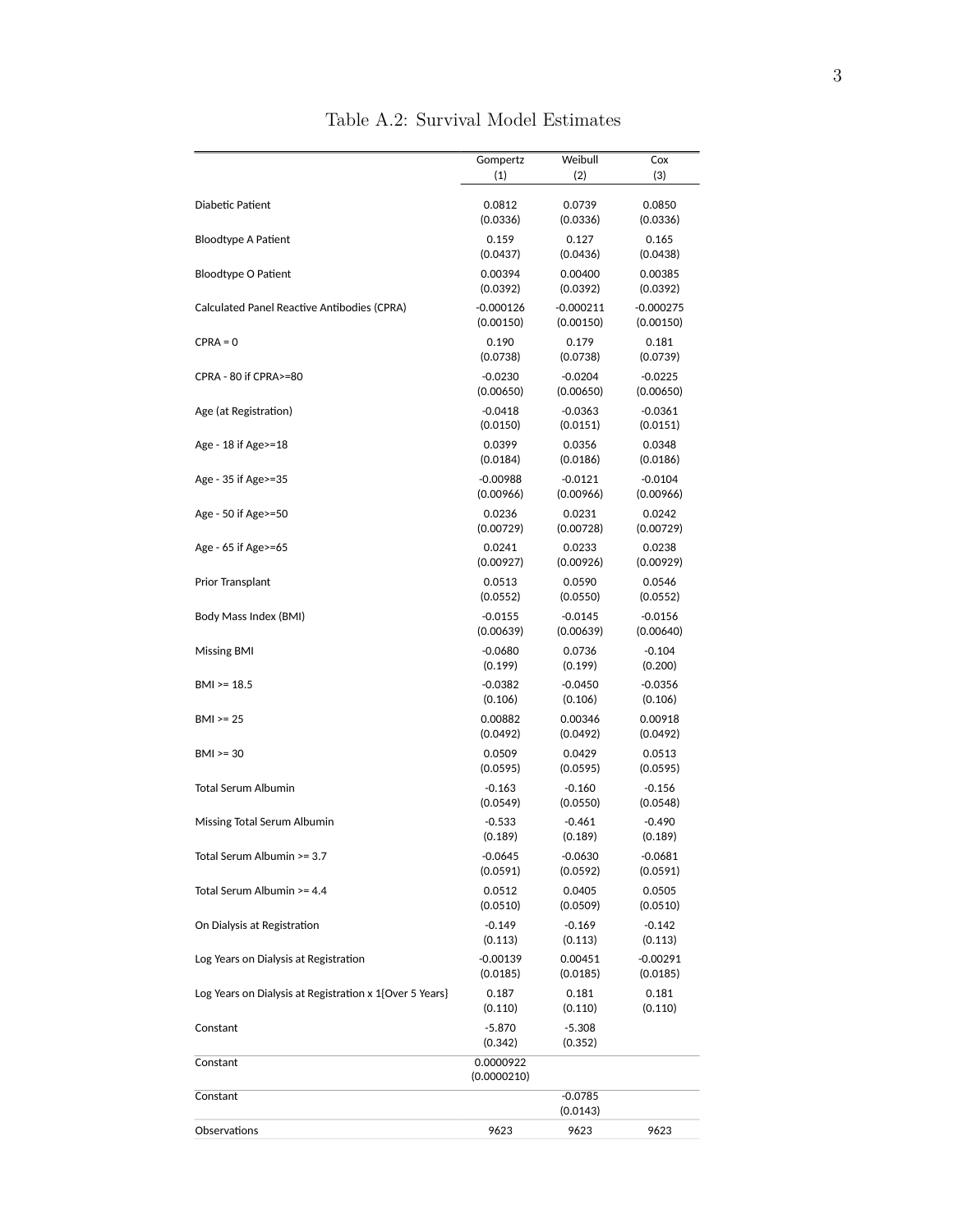# *Detailed CCP Estimates*

|                                                                | <b>Base Specification</b> |                  | Unobserved Heterog. |                  |                 | Waiting Time + UH |
|----------------------------------------------------------------|---------------------------|------------------|---------------------|------------------|-----------------|-------------------|
|                                                                | (1)                       |                  | (2)                 |                  |                 | (3)               |
| Constant                                                       | $-3.70$                   | (0.02)           | $-4.47$             | (0.03)           | $-4.49$         | (0.05)            |
| Patient Diabetic                                               | $-0.06$                   | (0.01)           | $-0.05$             | (0.02)           | $-0.03$         | (0.02)            |
| Calculated Panel Reactive Antibody (CPRA)                      | 0.60                      | (0.05)           | 0.68                | (0.06)           | 0.58            | (0.09)            |
| $CPRA \ge 0.8$                                                 | 0.27                      | (0.05)           | 0.10                | (0.06)           | 0.12            | (0.08)            |
| $CPRA = 0$                                                     | $-0.10$                   | (0.02)           | $-0.02$             | (0.03)           | $-0.02$         | (0.03)            |
| CPRA - 0.8 if CPRA >= 0.8                                      | $-0.37$                   | (0.37)           | $-0.37$             | (0.48)           | $-0.56$         | (0.50)            |
| Patient had Prior Transplant                                   | 0.38                      | (0.02)           | 0.36                | (0.02)           | 0.14            | (0.03)            |
| Donor Age < 18                                                 | 0.27                      | (0.10)           | $-0.09$             | (0.19)           | $-0.04$         | (0.20)            |
| Donor Age 18-35                                                | 0.59                      | (0.12)           | $-0.06$             | (0.19)           | 0.02            | (0.19)            |
| Donor Age 50+                                                  | $-0.83$                   | (0.16)           | $-0.77$             | (0.21)           | $-0.87$         | (0.22)            |
| Donor Cause of Death Anoxia                                    | $-0.04$                   | (0.02)           | $-0.12$             | (0.06)           | $-0.10$         | (0.06)            |
| Donor Cause of Death Stroke                                    | 0.01                      | (0.02)           | 0.02                | (0.06)           | 0.04            | (0.07)            |
| Donor Cause of Death CNS                                       | 0.17                      | (0.09)           | $-0.16$             | (0.32)           | $-0.16$         | (0.36)            |
| Donor Creatinine 0.5-1.0                                       | $-0.06$                   | (0.03)           | 0.02                | (0.11)           | $-0.01$         | (0.11)            |
| Donor Creatinine 1.0-1.5                                       | 0.01                      | (0.03)           | 0.00                | (0.11)           | $-0.04$         | (0.10)            |
| Donor Creatinine >= 1.5                                        | $-0.13$                   | (0.03)           | $-0.21$             | (0.11)           | $-0.23$         | (0.11)            |
| Donor Pancreas Offered                                         | 0.36                      | (0.03)           | 0.54                | (0.09)           | 0.56            | (0.09)            |
| Expanded Criteria Donor (ECD)                                  | $-0.14$                   | (0.02)           | $-0.53$             | (0.08)           | $-0.53$         | (0.10)            |
| Donation from Cardiac Death (DCD)                              | $-0.10$                   | (0.02)           | $-0.51$             | (0.06)           | $-0.50$         | (0.09)            |
| Donor Male                                                     | 0.01                      | (0.01)           | 0.05                | (0.05)           | 0.06            | (0.04)            |
| Donor History of Hypertension                                  | 0.01                      | (0.02)           | $-0.01$             | (0.05)           | $-0.01$         | (0.05)            |
| Perfect Tissue Type Match                                      | 2.33                      | (0.31)           | 2.92                | (0.43)           | 2.89            | (0.44)            |
| 2 A Mismatches                                                 | $-0.08$                   | (0.02)           | 0.00                | (0.02)           | 0.00            | (0.02)            |
| 2 B Mismatches                                                 | 0.06                      | (0.02)           | 0.02                | (0.03)           | 0.03            | (0.03)            |
| 2 DR Mismatches                                                | $-0.06$                   | (0.02)           | $-0.05$             | (0.02)           | $-0.05$         | (0.02)            |
| ABO Compatible                                                 | $-0.35$                   | (0.05)           | $-0.40$             | (0.09)           | $-0.41$         | (0.09)            |
| Regional Offer                                                 | $-1.38$                   | (0.06)           | $-2.90$             | (0.19)           | $-2.92$         | (0.19)            |
| National Offer                                                 | $-1.54$                   | (0.04)           | $-3.05$             | (0.12)           | $-3.11$         | (0.11)            |
| Non-NYRT Donor, NYRT Match Run                                 | 1.23                      | (0.02)           | 2.02                | (0.05)           | 2.08            | (0.05)            |
| Patient Blood Type A                                           | $-0.17$                   | (0.02)           | $-0.28$             | (0.07)           | $-0.28$         | (0.07)            |
| Patient Blood Type O                                           | $-0.32$                   | (0.02)           | $-0.38$             | (0.06)           | $-0.39$         | (0.06)            |
| Patient on Dialysis at Registration                            | $-0.02$<br>0.04           | (0.02)           | $-0.10$             | (0.02)           | $-0.09$         | (0.02)            |
| Patient Age at Registration                                    |                           | (0.01)           | 0.10                | (0.01)           | 0.10            | (0.01)            |
| Patient Age - 18 if Age >= 18<br>Patient Age - 35 if Age >= 35 | $-0.05$<br>0.01           | (0.01)<br>(0.00) | $-0.11$<br>0.02     | (0.01)<br>(0.01) | $-0.11$<br>0.02 | (0.01)<br>(0.01)  |
| Patient Age - 50 if Age >= 50                                  | 0.00                      | (0.00)           | 0.00                | (0.00)           | 0.00            | (0.00)            |
| Patient Age - 65 if Age $>= 65$                                | $-0.01$                   | (0.00)           | 0.00                | (0.01)           | $-0.01$         | (0.01)            |
| Log Waiting Time (years)                                       |                           |                  |                     |                  | 0.09            | (0.06)            |
| Log Waiting Time x 1{Over 1 Year}                              |                           |                  |                     |                  | $-0.15$         | (0.07)            |
| Log Waiting Time x 1{Over 2 Years}                             |                           |                  |                     |                  | $-0.13$         | (0.12)            |
| Log Waiting Time x 1{Over 3 Years}                             |                           |                  |                     |                  | 0.30            | (0.11)            |
| Patient BMI at Departure                                       |                           |                  |                     |                  | $-0.07$         | (0.03)            |
| Patient BMI - 18.5 if BMI >= 18.5                              | 0.03                      | (0.03)           | 0.07                | (0.04)           | 0.06            | (0.04)            |
| Patient BMI - 25 if BMI >= 25                                  | 0.02                      | (0.01)           | 0.02                | (0.01)           | 0.02            | (0.01)            |
| Patient BMI - 30 if BMI >= 30                                  | $-0.01$                   | (0.01)           | $-0.02$             | (0.01)           | $-0.02$         | (0.01)            |
| Patient Serum Albumin                                          | $-0.02$                   | (0.03)           | 0.01                | (0.03)           | 0.01            | (0.03)            |
| Serum Albumin - 3.7 if >= 3.7                                  | $-0.04$                   | (0.05)           | $-0.07$             | (0.06)           | $-0.06$         | (0.06)            |
| Serum Albumin - 4.4 if >= 4.4                                  | 0.12                      | (0.05)           | 0.16                | (0.06)           | 0.16            | (0.06)            |
| Log Dialysis Time at Registration (Years)                      | 0.04                      | (0.00)           | 0.05                | (0.01)           | 0.05            | (0.01)            |
| Log Dialysis Time at Registration x 1{Over 5 years}            | 0.49                      | (0.03)           | 0.44                | (0.04)           | 0.43            | (0.04)            |
| Perfect Tissue Type Match x Prior Transplant                   | $-0.44$                   | (0.19)           | $-0.39$             | (0.27)           | $-0.29$         | (0.27)            |
| Perfect Tissue Type Match x Diabetic Patient                   | 0.03                      | (0.16)           | 0.06                | (0.23)           | 0.06            | (0.23)            |
| Perfect Tissue Type Match x Patient Age                        | $-0.01$                   | (0.01)           | $-0.02$             | (0.01)           | $-0.02$         | (0.01)            |
| Perfect Tissue Type Match x CPRA                               | 0.85                      | (0.35)           | 1.35                | (0.48)           | 1.53            | (0.48)            |
| Perfect Tissue Type Match x 1{CPRA above 80%}                  | $-0.50$                   | (0.30)           | $-0.30$             | (0.40)           | $-0.38$         | (0.41)            |
| Perfect Tissue Type Match x ECD Donor                          | $-0.63$                   | (0.16)           | $-0.72$             | (0.23)           | $-0.72$         | (0.23)            |
| Perfect Tissue Type Match x DCD Donor                          | $-0.46$                   | (0.33)           | $-1.03$             | (0.47)           | $-1.05$         | (0.47)            |
| Perfect Tissue Type Match x NYRT Donor                         | 0.44                      | (0.18)           | $-0.02$             | (0.26)           | $-0.02$         | (0.26)            |
| Perfect Tissue Type Match x ABO Compatible                     | 0.02                      | (0.17)           | 0.09                | (0.24)           | 0.08            | (0.24)            |
| NYRT Donor x 1{2 A Mismatches}                                 | 0.16                      | (0.03)           | 0.06                | (0.04)           | 0.05            | (0.04)            |
| NYRT Donor x 1{2 B Mismatches}                                 | $-0.02$                   | (0.03)           | $-0.05$             | (0.04)           | $-0.05$         | (0.04)            |
| NYRT Donor x 1{2 DR Mismatches}                                | $-0.03$                   | (0.03)           | $-0.01$             | (0.04)           | $-0.01$         | (0.03)            |
| NYRT Donor x 1{Donor Age < 18}                                 | $-0.05$                   | (0.06)           | 0.18                | (0.22)           | 0.19            | (0.25)            |
| NYRT Donor x 1{Donor Age 18-35}                                | 0.13                      | (0.04)           | 0.24                | (0.15)           | 0.25            | (0.15)            |

Table A.3: Conditional Choice Probability of Acceptance (Detailed)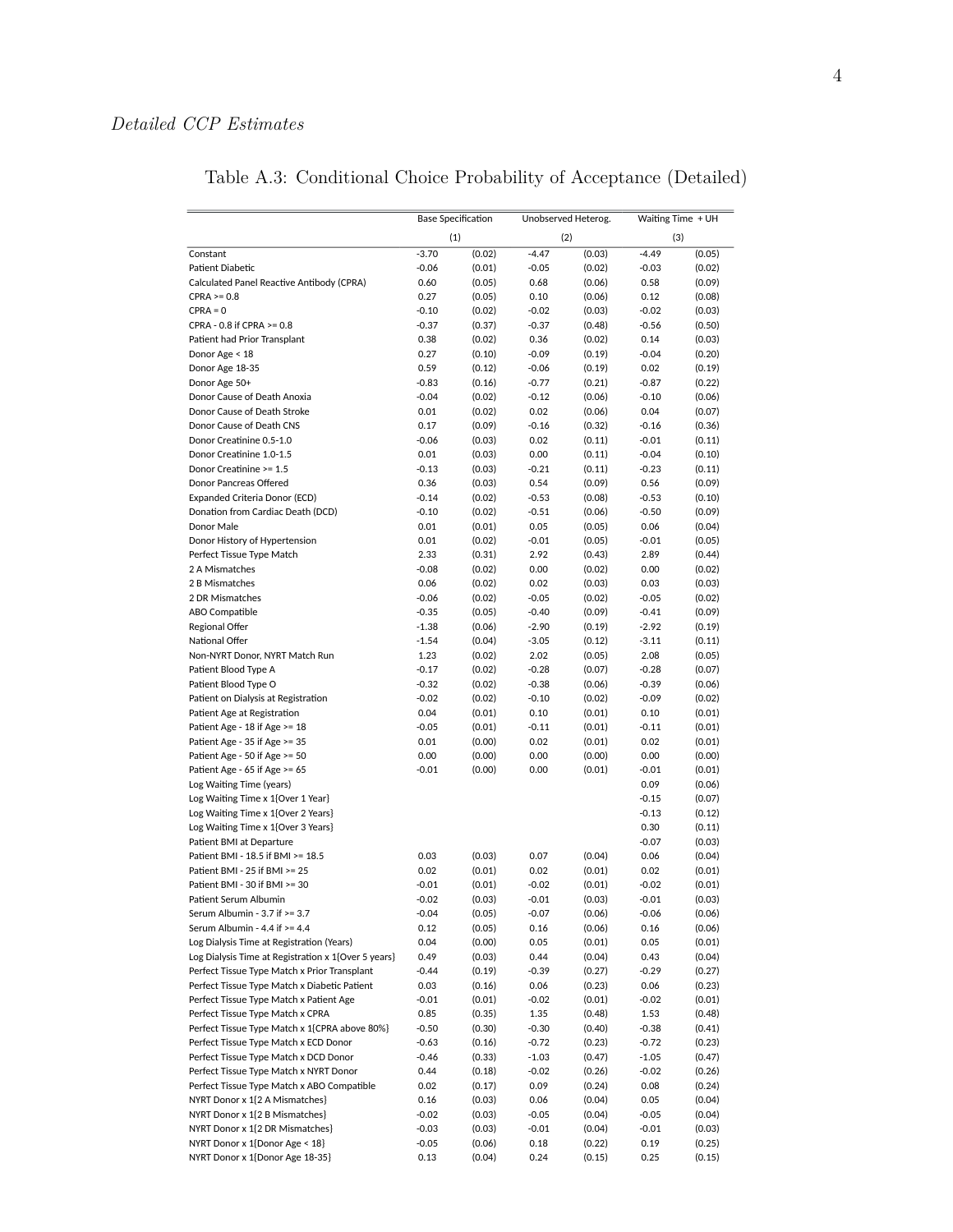| NYRT Donor x 1{Donor Age 50+}                      | $-0.45$ | (0.03)  | $-0.69$ | (0.13)  | $-0.68$ | (0.12)  |
|----------------------------------------------------|---------|---------|---------|---------|---------|---------|
| Patient Age x 1{Donor Age < 18}                    | $-0.01$ | (0.00)  | 0.00    | (0.00)  | 0.00    | (0.00)  |
| Patient Age x 1{Donor Age 18-35}                   | $-0.02$ | (0.00)  | 0.00    | (0.01)  | 0.00    | (0.01)  |
| Patient Age x 1{Donor Age 50+}                     | 0.02    | (0.00)  | 0.02    | (0.01)  | 0.02    | (0.01)  |
| Patient Age - 35 if Age >= 35 x 1{Donor Age 18-35} | 0.02    | (0.01)  | 0.00    | (0.01)  | 0.00    | (0.01)  |
| Patient Age - 35 if Age >= 35 x 1{Donor Age 50+}   | $-0.01$ | (0.01)  | 0.00    | (0.01)  | $-0.01$ | (0.01)  |
| Log Waiting Time x Prior Transplant                |         |         |         |         | 0.23    | (0.02)  |
| Log Waiting Time x Patient Diabetic                |         |         |         |         | $-0.03$ | (0.02)  |
| Log Waiting Time x Patient Age                     |         |         |         |         | 0.00    | (0.00)  |
| Log Waiting Time x CPRA                            |         |         |         |         | 0.08    | (0.05)  |
| Log Waiting Time x $1$ {CPRA >= 80}                |         |         |         |         | 0.00    | (0.05)  |
| Log Waiting Time x Patient Serum Albumin           |         |         |         |         | $-0.01$ | (0.01)  |
| Log Waiting Time x Patient BMI at Departure        |         |         |         |         | 0.00    | (0.00)  |
| Log Waiting Time x 1{Patient Blood Type A}         |         |         |         |         | 0.01    | (0.03)  |
| Log Waiting Time x 1{Patient Blood Type O}         |         |         |         |         | $-0.01$ | (0.03)  |
| <b>Patient BMI Missing</b>                         |         |         |         |         | $-1.27$ | (0.61)  |
| Patient Serum Albumin Missing                      |         |         |         |         | $-0.05$ | (0.12)  |
| Donor Unobservable Std. Dev.                       |         |         | 1.02    | (0.03)  | 1.04    | (0.04)  |
| Idiosyncratic Shock Std. Dev.                      | 1.00    |         | 1.00    |         | 1.00    |         |
| Acceptance Rate                                    |         | 0.140%  |         | 0.140%  |         | 0.140%  |
| Number of Offers                                   |         | 2713043 |         | 2713043 |         | 2713043 |
| <b>Number of Donors</b>                            |         | 5642    |         | 5642    |         | 5642    |
| <b>Number of Patients</b>                          |         | 9494    |         | 9494    |         | 9494    |

|  | Table A.4: Out-of-sample Model Validation |  |  |  |
|--|-------------------------------------------|--|--|--|
|--|-------------------------------------------|--|--|--|

|                               | Relative Mean-Squared Prediction Error of CCP Estimator |                   |  |  |  |
|-------------------------------|---------------------------------------------------------|-------------------|--|--|--|
|                               | Estimation Sample                                       | Validation Sample |  |  |  |
| Sparse Specification          | 87%                                                     | 88%               |  |  |  |
|                               |                                                         |                   |  |  |  |
| <b>Baseline Specification</b> | 81%                                                     | 86%               |  |  |  |
| <b>Richer Specification</b>   | 77%                                                     | 89%               |  |  |  |
| <b>Richest Specification</b>  | 73%                                                     | 136%              |  |  |  |
|                               |                                                         |                   |  |  |  |

Note: Validation sample includes offers made between January 1, 2014 and June 30, 2014. The relative mean squared error normalizes the MSE relative to a baseline estimator that predicts a constant CCP in each period. The sparse specification reduces the interactions and knots in the piecewise linear terms included in  $\chi(\cdot)$  from our baseline specification so that we estimate about one fourth of the co-efficients. The richer specification increases the number of interactions and knots in the piecewise linear terms by a factor of four from the baseline, and the last specification further increases the number of terms by another factor of three.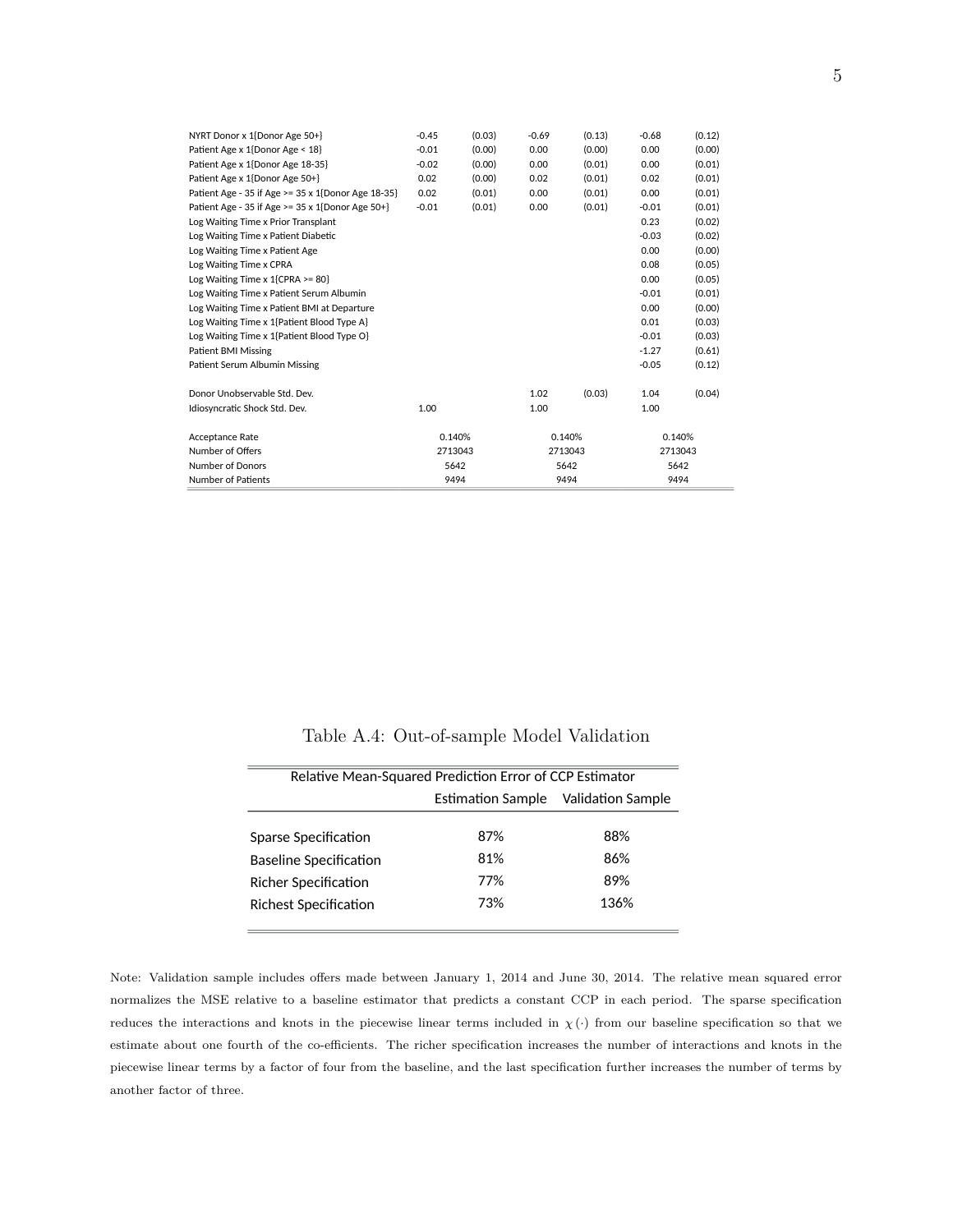# **B Counterfactuals**

#### **B.1 Computation Details**

#### *B.1.1 Counterfactual Scoring Mechanisms*

Our algorithm to compute steady-state equilibria for counterfactual scoring mechanisms uses a discrete time grid  $t = t_0, \ldots, t_l, t_{l+1}, \ldots, T$ , arbitrary initial beliefs  $\pi^0$ , and a sample of patients and donors as inputs. In the baseline results, the type space is given by a random sample of 300 patients and 500 donors drawn from our dataset. We discretize time into quarters for the first 15 years after registration, then every 2 years until year 25, and every 25 years thereafter. These results are not sensitive to a larger set of patient and donor types or finer time partitions. Details are provided in section [C.](#page-12-0)

An equilibrium is computed by iterating through the following steps until convergence:

- 1. Compute the value function  $V_x^k(t_l)$ , given beliefs  $\pi^{k-1}$ , via backwards induction from *V*<sup>*k*</sup>  $(t_{l+1})$ . This calculation also yields patient strategies  $\sigma_x^k(\Gamma, t) = 1$  { $\Gamma \ge V_x^k(t)$ } and departure rates  $\kappa_x^k(t)$ .
- 2. Compute the queue composition  $m^k$  given departure rates  $\kappa_x^k(t)$ .
- 3. Compute  $\pi^{k}(t; x, z)$  using the queue composition and the accept/reject strategies  $\sigma_{x}^{k}(\Gamma, t)$ .
- 4. For step *k >* 1: Terminate if the largest change in value functions and queue length/composition between iterations  $-\sup_{x,l} |V_x^k(t_l) - V_x^{k-1}(t_l)|$ ,  $\sup_{x,l} |m_x^k(t_l; x) - m_x^{k-1}(t_l)|$ , and  $N^k$  $N^{k-1}$  – are uniformly below a tolerance level. Otherwise, repeat steps 1-4.

If this algorithm terminates, the resulting accept/reject rules yield an equilibrium (up to the threshold tolerance). Because the equilibrium we compute may not be unique, we tried different starting values for  $\pi^0$ . Our experiments at the estimated parameters did not find multiple equilibria. Pseudo-code is provided below.

## **Value Function Computation (Backwards Induction):**

For a small *h*, the value function derived in equation [\(3\)](#page-0-0) can be approximated as

$$
(\rho + \delta_x(t)) V_x(t) \approx \lambda \int \pi_x(t; z) \int \max\{0, \Gamma(t; x, z) + \varepsilon - V_x(t)\} dG dF + \frac{V_x(t + h) - V_x(t)}{h}
$$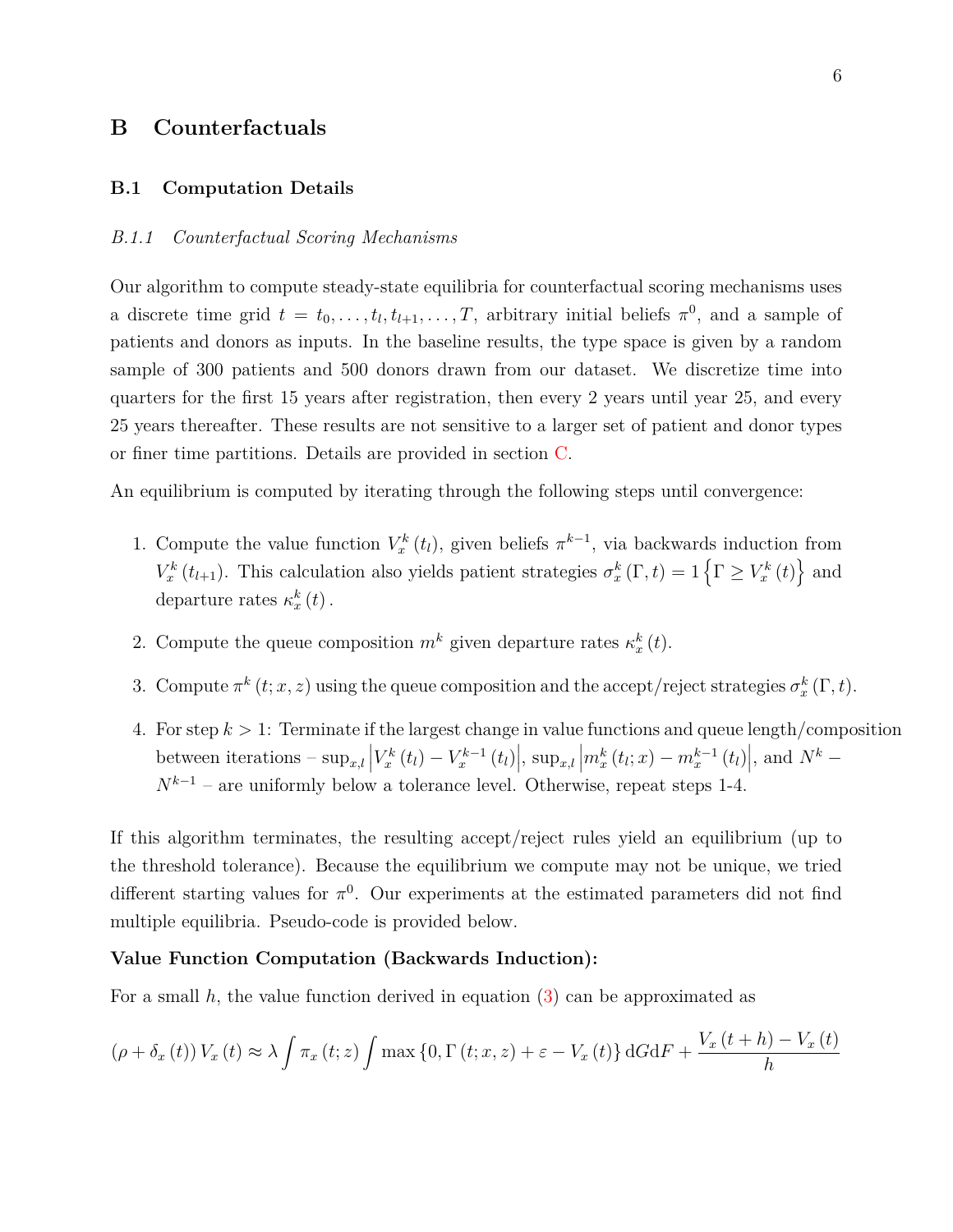Because the right-hand side is monotonically decreasing in  $V_x(t)$ , there is a unique value of  $V_x(t)$  that satisfies the equation. We will use this expression to obtain the value function by backwards induction. At iteration *k*, given  $V_x^k(t_{l+1})$  we use the bisection method to calculate the value of *v* that solves:

$$
(\rho + \delta_x(t_l)) v = \lambda \int \pi_x^k(t_l; z) \int \max\left\{0, \Gamma(t_l; x, z) + \varepsilon - v\right\} dG dF + \frac{V_x^k(t_{l+1}) - v}{t_{l+1} - t_l}
$$
(B.2)

Because this problem can be written as finding  $v = f(v)$  where  $f(\cdot)$  is strictly decreasing, we can take any initial guess  $v_0$  and set the lower bound to min  $(v_0, f(v_0))$  and the upper bound to max  $(v_0, f(v_0))$ . We use the initial guess  $v_0 = V_x^k(t_{l+1})$ .

## **Offer Probabilities,**  $\pi_{x,z}(t)$ :

Section [B.1.2](#page-6-0) derives a computationally tractable approximation to offer probabilities given a scoring rule *s*, a large waitlist *N*<sup>∗</sup> , and an acceptance policy function. The expression in equation [\(B.5\)](#page-9-0) below can be simplified and solved for analytically. We use that solution in our algorithm.

#### **Waitlist Size/Composition,** *m, N***:**

We use  $\kappa_x(t)$  and  $\gamma_x$  to update the queue composition. Solving the ODE in Definition [1,](#page-0-0) part 3(a), we get that for any  $h > 0$ ,

<span id="page-6-1"></span>
$$
m_x(t+h) = m_x(t) \exp\left(-\int_0^h \kappa_x(t+\tau) d\tau\right),\,
$$

where  $m_x(0) = \lambda_x$ . Approximating  $\kappa_x(t+\tau) = \kappa_x(t+h)$  for all  $\tau \in (0,h)$ , we have that

<span id="page-6-2"></span>
$$
m_x(t_{l+1}) = m_x(t_l) \exp(-\kappa_x(t_{l+1})(t_{l+1} - t_l)).
$$
\n(B.3)

Finally, we scale the output so that  $m_x(t_l)$  is a probability measure.

<span id="page-6-0"></span>The size of the waitlist, *N*, is determined by part 3(b) of Definition [1.](#page-0-0)

#### *B.1.2 Approximating Offer Probabilities*

Fix a particular agent *i* with priority score *s.* Ties are broken randomly, so wlog consider each agent's tiebreaker to be drawn from a uniform distribution. Let  $1-\alpha_i$  be the tie-breaker for agent *i*.

An offer may be the last one because it may be accepted or because the kidney may expire after the offer. This model, specified in equation  $(A.1)$ , yields a probability,  $p_0 = \lambda_o(z)$ , the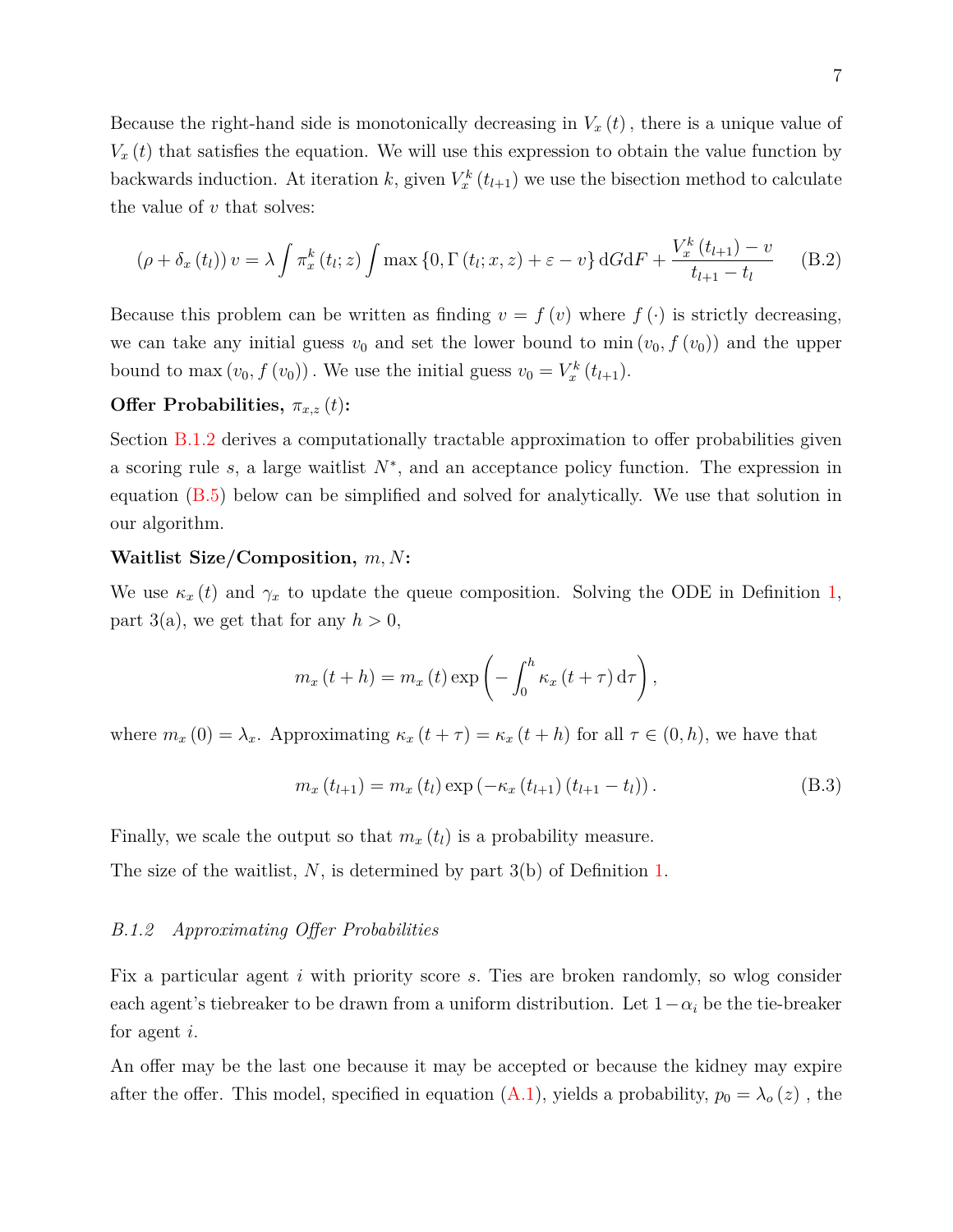1: **Inputs:** Patient and donor characteristics, scoring rule *s*, parameters Γ, *δ*, *ρ*, and patient age grid  $\{t_0, \ldots, t_L = T\}$ . Let  $t_{l_x^0}$  be the arrival time for patient of type *x*. 2: **Outputs:** *V* ∗ , *π* ∗ , *m*<sup>∗</sup> , *N*<sup>∗</sup> 3: Initialize  $k = 0$  and beliefs  $\pi_x^k(t)$  for all  $x$  and  $t \in \{t_0, \ldots, t_L\}$ 4: **repeat** 5:  $V^k \leftarrow$  Backwards Induction( $\pi^k$ ) 6:  $\kappa_x^k(t_l) \leftarrow \delta_x(t_l) + \lambda \sum_z \pi_{x,z}^k(t_l) \mathbb{P}(\Gamma(t_l; x, z) + \varepsilon > V_x^k(t_l))$ 7:  $m^k, N^k \leftarrow$  Forward Simulation( $\kappa^k$ ) *.* Waitlist Composition 8:  $\pi^k \leftarrow$  Compute Offer Probabilites( $V^k, m^k, N^k$ ) *.* Offer Probabilities 9:  $k \leftarrow k + 1$ 10: **until**  $k > 1$ ,  $||V^k - V^{k-1}||_{\infty} < \epsilon$ ,  $||m^k - m^{k-1}||_{\infty} < \epsilon$ , and  $N^k = N^{k-1}$   $\Rightarrow$  Convergence 11:  $V^* \leftarrow V^k, m^* \leftarrow m^k, N^* \leftarrow N^k, \pi^* \leftarrow \pi^k$ 12: **function** BACKWARDS  $INDUTION(\pi)$ 13: **for** all *x* **do** 14: Set  $V_x(T) = 0$ 15: **for** all *x* and  $t_l = t_{L-1}$  to  $t_{l_x^0}$  do 16: Compute  $V_x(t_l)$  by solving for v in equation  $(B.2)$ 17: **end for** 18: **end for** 19: **return**  $V_x(t_l)$  for all  $x$  and  $t_l \in \{t_{l_x^0}, \ldots, T\}$ 20: **end function** 21: **function** FORWARD SIMULATION $(\kappa)$ 22: **for** all *x* **do** 23:  $m_x(t_{l_x^0}) \leftarrow \lambda_x$ 24: **for** all  $t_l = t_{l_x^0+1}$  to  $T$  do 25:  $m_x(t_{l+1}) \leftarrow m_x(t_l) \exp(-\kappa_x(t_l)(t_{l+1} - t_l))$ 26: **end for** 27: **end for** 28:  $N^k \leftarrow \sum_{x,t_l} m^k_x(t_l) \kappa^k_x$  $\triangleright$  Waitlist Size: Definition [1,](#page-0-0) part 3(b) 29:  $m_x(t_l) \leftarrow m_x(t_l)/N^k$  for all *x* and  $t_l$ 30: **return**  $m_x(t_l)$  for  $t_l \in \{t_{l_x^0}, \ldots, T\}$  and  $N^k$ 31: **end function** 32: **function** Compute Offer Probabilities(*m, V, N*) 33: *p*  $P^a(t_l; x, z) \leftarrow \mathbb{P}(\Gamma(t_l; x, z) + \varepsilon > V_x(t_l))$  for all  $x, t_l$ 34: **for** all  $s = \max s(t_l; x, z)$  to  $\min s(t_l; x, z)$  do 35: Compute  $\pi$  using equation [\(B.5\)](#page-9-0) 36: **end for** 37: **return**  $\pi^k$ 38: **end function**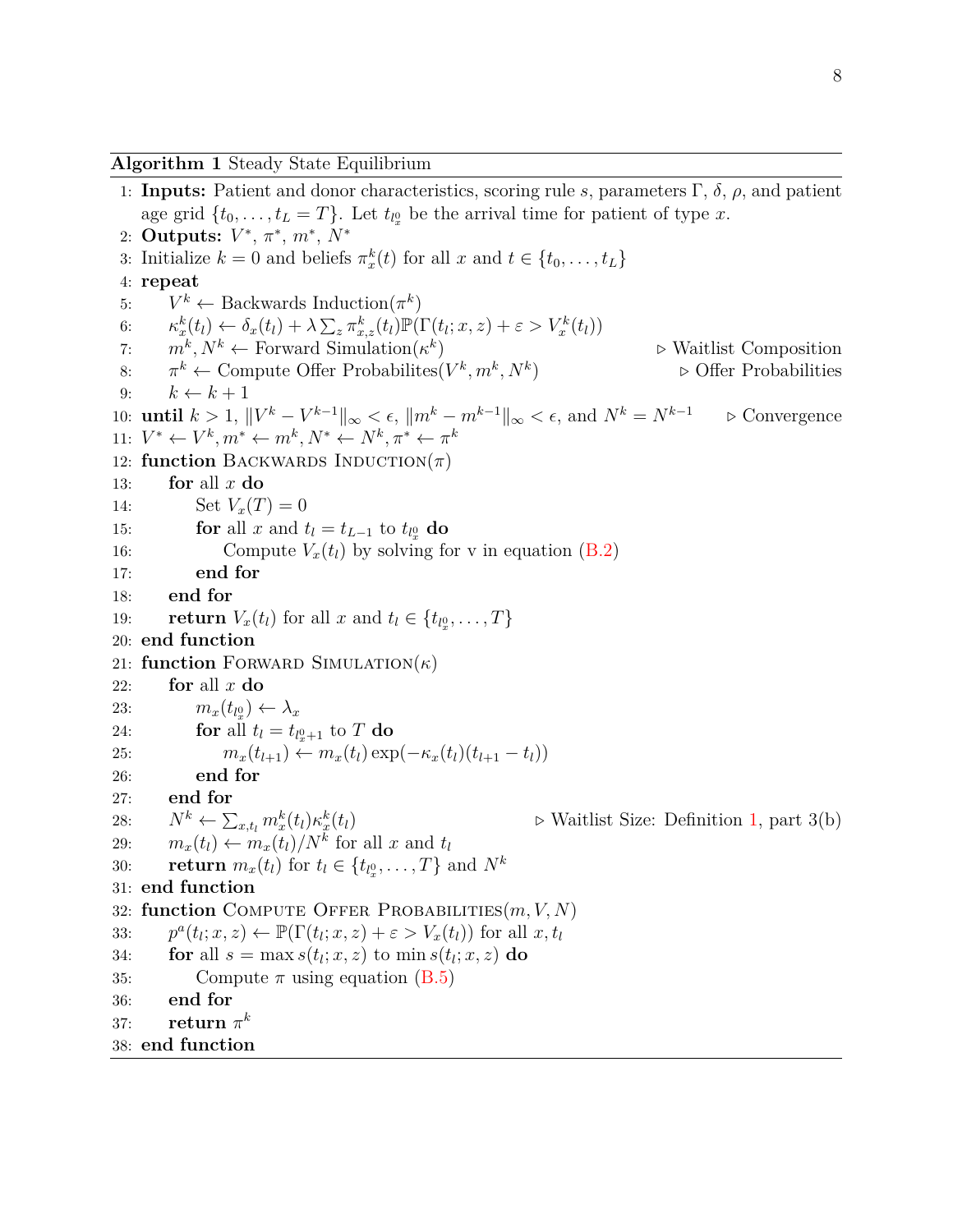probability of a timeout before the next offer for an object of type *z*. For simplicity, we fix *z* and drop it from the notation.

An agent receives an offer if the total number of acceptances and timeouts after offers to agents with a higher priority score than agent *i* is strictly less than the number of copies of the object available. Consider waitlists that are composed of *N* agents randomly drawn from distribution *m*. The probability that each drawn agent is ordered above *i* and that the kidney is either accepted by the agent or times out is

$$
p(s, \alpha) = m_H(s) p_H(s) + m_E(s) \alpha p_E(s).
$$

The first term represents the case when an agent with a higher priority (group *H*) is drawn. The probability of the kidney becoming unavailable conditional on an agent drawn from a higher priority group is:

$$
p_H(s) = p_0 + (1 - p_0) \frac{1}{m_H(s)} \sum_{t,x} m(t;x) 1 \{s(t;x) > s\} \mathbb{P}(\Gamma(t;x) + \varepsilon > V_x(t)).
$$

The second term is the probability that an agent with priority score *s* is drawn. The term  $p_E(s)$ , representing the case when an agent in the same priority group is drawn, is defined analagously as  $p_H(s)$ .

Therefore, the number of times a kidney would become unavailable after being offered to an agent ordered above *i* is a binomial random variable X with parameters N and  $p(s, \alpha)$ . An object is available to agent *i* if  $X < q$ , where q is the number of copies of the object. Hence, the probability that *i* receives an offer is given by

<span id="page-8-0"></span>
$$
\int_0^1 \mathbb{P}\left(X < q | s, \alpha\right) \mathrm{d}\alpha,\tag{B.4}
$$

where we have integrated over the tie-breaker  $\alpha$ , and explicit conditioning on N is subsumed for simplicity.

For large N and small  $p(s, \alpha)$ , the distribution of X approaches the distribution of a Poisson random variable with parameter  $Np(s, \alpha)$ . Therefore, the expression in equation [\(B.4\)](#page-8-0) yields the following expression for  $\pi_x(t)$ :

$$
\pi_x(t) = \int_0^1 \sum_{q' < q} \frac{e^{-Np(s,\alpha)} \left(Np\left(s,\alpha\right)\right)^{q'}}{q'!} \, \mathrm{d}\alpha,
$$

where we use the Poisson approximation to re-write  $\mathbb{P}(X < q|s,\alpha)$ . As a reminder, the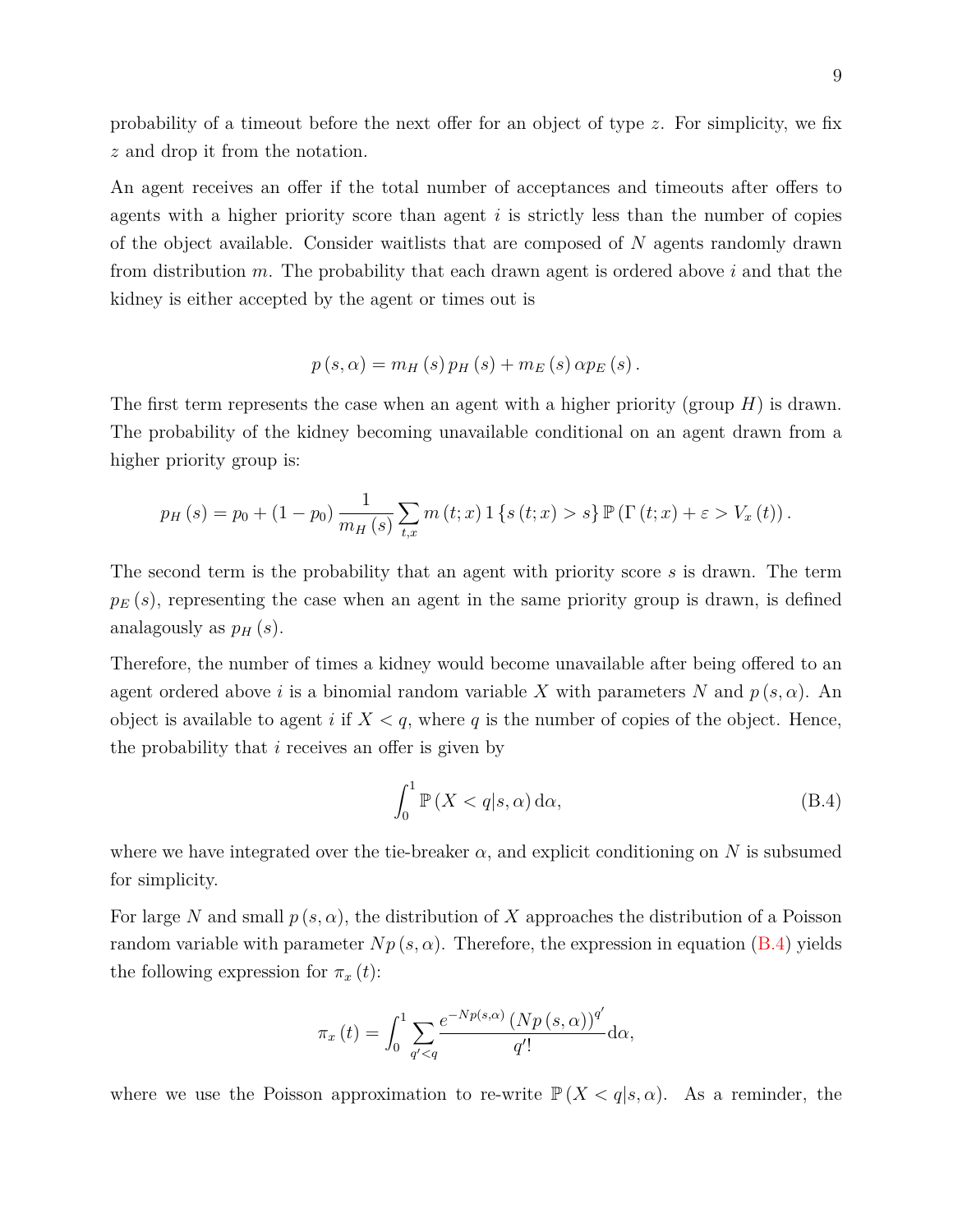object type *z* is dropped from the notation for simplicity as it is fixed, although the offer probabilities depend on it. This integral can be solved for in closed form for  $q \in \{1,2\}$ :

<span id="page-9-0"></span>
$$
\pi_x(t) = \frac{e^{-Np(s,0)} - e^{-Np(s,1)}}{N\left(p\left(s,1\right) - p\left(s,0\right)\right)} + 1\left\{q = 2\right\} \frac{\left(1 + Np\left(s,0\right)\right)e^{-Np(s,0)} - \left(1 + Np\left(s,1\right)\right)e^{-Np(s,1)}}{N\left(p\left(s,1\right) - p\left(s,0\right)\right)}.
$$
\n(B.5)

#### **B.2 Optimal Assignments and Optimal Offer Rates**

The objective functions for these two problems are identical. It is given by:

$$
\sum \frac{1}{\bar{V}_x^{\mathcal{M}_0}(\lambda_0)} \left[ \frac{\gamma_x}{\rho} V_x(0) + \sum_l N m_x(t_l) (t_{l+1} - t_l) V_x(t_l) \right],
$$

where  $\bar{V}_x^{\mathcal{M}_0}(\lambda_0)$  is defined in equation [\(11\)](#page-0-0) and *V* are choice variables interpreted as in the rest of the paper. The constraints on the two problems differ and each has a separate, third choice variable. For the optimal assignment mechanism, we choose assignment policies  $\mu$ . For the optimal offer mechanism, we choose offer rates  $\pi$ . We describe these variables and constraints below. The nonlinear problem is solved using the KNITRO optimizer interfaced with MATLAB.

#### *B.2.1 Optimal Assignments*

This allocation maximizes the objective function above by assigning an object of type *z* to agents currently on the list. The social planner knows the payoffs Γ*xzt* as well as the idiosyncratic shocks  $\varepsilon$ . The planner also knows the steady state distribution of agents waiting for an assignment but not the future arrivals of objects or agents. The choice variable is the probability  $\mu_{zxt}$  with which a compatible object of type *z* is allocated to an agent of type *x* who has waited for  $t$  periods. Given  $\mu$ , the assignment is made to compatible agents of type *x* that have waited for *t* periods and have the highest draws of  $\varepsilon$ . Choosing  $\mu$  is equivalent to choosing a cutoff  $\epsilon_{xzt}$  such that  $\mu_{xzt} = \mathbb{P}\left(a\left(\epsilon; x, z, t\right) = 1\right) = \int 1\left\{\epsilon > \epsilon_{xzt}\right\} dG$ , where the integral is taken with respect to *ε*.

There are three constraints:

1. Value Function: The agent's net present value  $V_x(\cdot)$  from the expected stream of as-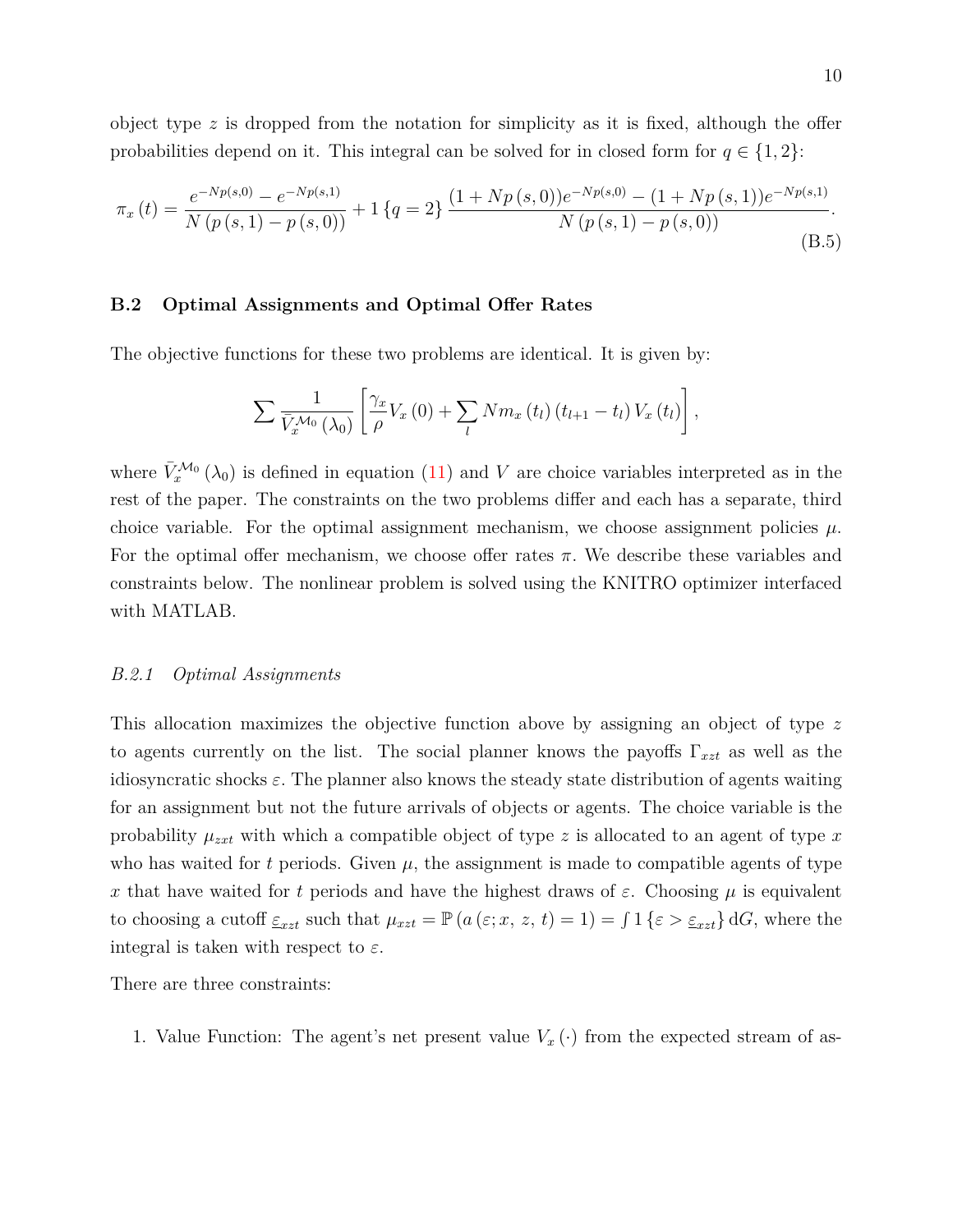signments under the policy  $\mu_{zxt}$  is defined by

$$
\left(1+\left(\rho+\delta_x\left(t_l\right)+\lambda\sum_z f_z\mu_{xzt_l}c_{xz}\right)\left(t_{l+1}-t_l\right)\right)V_x\left(t_l\right)=\left(t_{l+1}-t_l\right)\lambda w_x\left(t_l\right)+V_x\left(t_{l+1}\right),
$$

where

$$
w_x(t) = \sum_{z} f_z c_{xz} \int (\Gamma_{xzt} + \varepsilon) \, 1 \{ \varepsilon > \underline{\varepsilon}_{xzt} \} \, dG,
$$

 $f_z$  is the probability that the object type is *z*, integrals are over  $\varepsilon$ , and  $c_{xz}$  is the known (estimated) compatibility probability. These expressions for *V* and *w* are obtained by solving the value function from following the policy of accepting offers with *ε* above  $\varepsilon_{xzt}$ , with offers made whenever an object arrives. The term  $w_x(t)$  denotes the expected value to an agent of type *x* conditional on an object arriving.

2. Feasibility: The total mass of type *z* objects that are assigned upon arrival must not exceed the mass of objects that arrive. Specifically, for each *z*, we impose the constraint

$$
\sum_{x,l} Nm_x(t_l) (t_{l+1} - t_l) c_{xz} \mu_{zxt_l} \leq q_z.
$$

The left hand side is the cumulative product of the (discretized) masses of each type of agent on the waitlist,  $Nm_x(t_l)(t_{l+1}-t_l)$ , multiplied by the assignment probabilities  $c_{xz}\mu_{xzt}$  for each agent. This quantity cannot exceed the mass of objects that arrive,  $q_z$ .

3. Steady-State Composition: The measure of agents of type *x* that have waited for *t* periods is in steady state. This constraint is analogous to equation [\(B.3\)](#page-6-2) above. Specifically, for each  $x$  and  $l > 0$ , we have that

$$
Nm_x(t_{l+1}) = Nm_x(t_l) \exp\left(-\left(\delta_x(t_l) + \lambda \sum_z f_z c_{xz} \mu_{zzt_l}\right)(t_{l+1} - t_l)\right),\,
$$
  
\n
$$
Nm_x(t_0) = \gamma_x.
$$

The term  $\lambda \sum_{z} f_z c_{xz} \mu_{xzt}$  is the cumulative assignment rate across objects for an agent of type *x* at time  $t_l$ . This, when added to  $\delta_x(t_{l+1})$ , yields the total departure rate.

In addition, we impose that each  $\mu_{xzt}$  belongs to unit interval.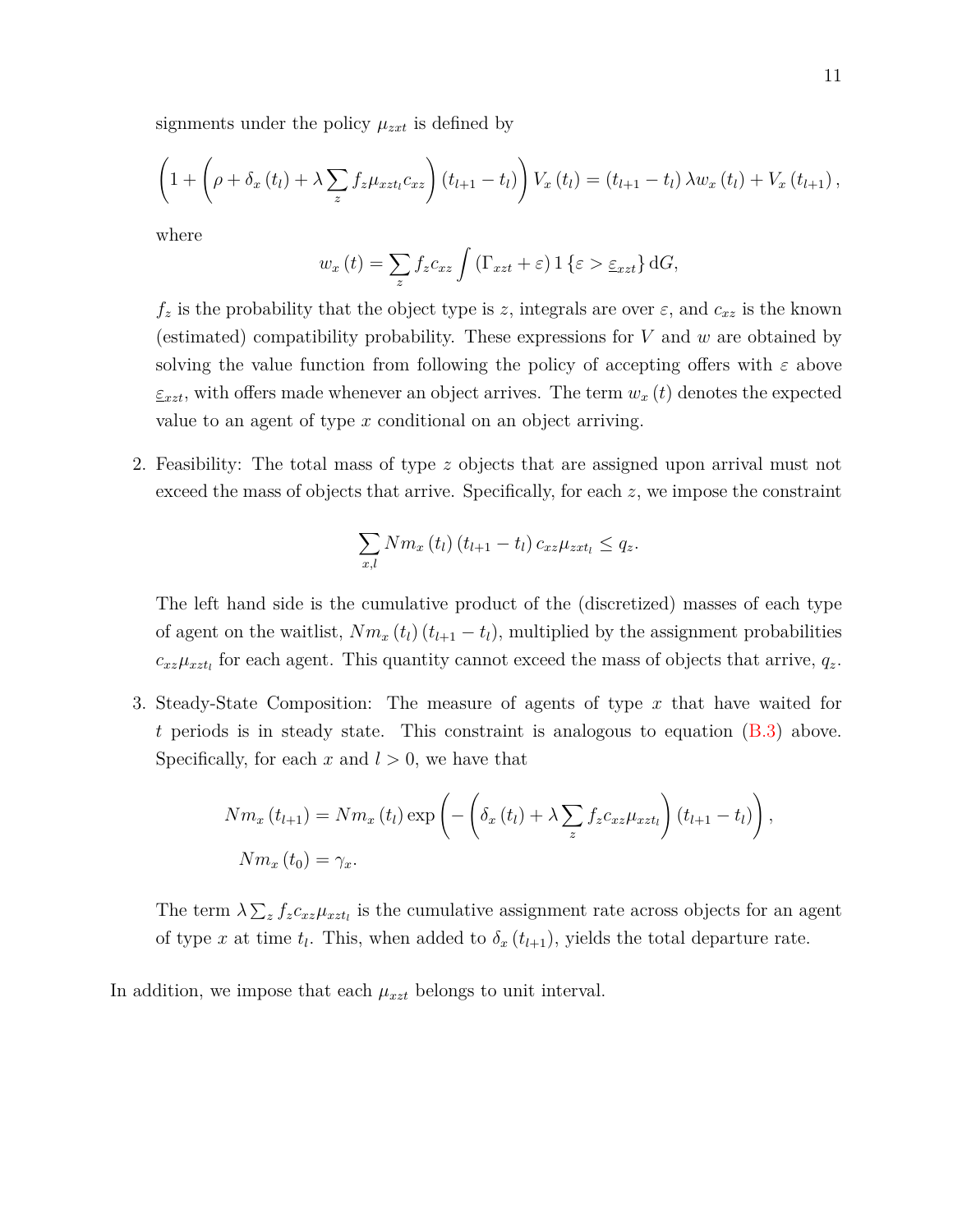This problem maximizes the objective function above by choosing a probability of offering an object of type *z* to agents currently on the list. The social planner has full information about the payoffs  $\Gamma_{xzt}$ , but does not know the idiosyncratic shocks  $\varepsilon$ . She knows the steadystate distribution of agents waiting for an assignment but not the future arrivals of objects or agents. The choice variable in this problem is the probability *πzxt* with which an arriving object of type *z* is offered to an agent of type *x* who has waited for *t* periods. Agents optimally choose which offers to accept given *π*.

As before, there are three constraints:

1. Value Function: The agent's net present value  $V_x(\cdot)$  from the expected stream of assignments under the policy  $\pi_{zxt}$  is defined by

$$
(1 + (\rho + \delta_x(t_l)) (t_{l+1} - t_l)) V_x(t_l) = (t_{l+1} - t_l) \lambda w_x(t_l) + V_x(t_{l+1}),
$$

where

$$
w_x(t) = \sum_{z} f_z \pi_{xzt} c_{xz} \int \max\left\{0, \Gamma_{xzt} + \varepsilon - V_x(t)\right\} dG,
$$

 $f_z$  is the probability that the object type is *z*, and integrals are taken with respect to  $\varepsilon$ . As in the optimal assignment problem,  $w_x(t)$  is the expected value to an agent of type *x* conditional on an object arriving. However, in this problem, the agent makes optimal decisions and offers do not depend on the payoff shocks. Therefore, an assignment occurs only if the agent is offered the object and the agent accepts. Acceptance occurs if the payoff shock exceeds  $V_x(t) - \Gamma_{xzt}$ .

2. Feasibility: The total mass of type *z* objects assigned must not exceed the mass of objects that arrive. Specifically, for each *z*, we impose the constraint

$$
\sum_{x,l} \tilde{m}_x(t_l) (t_{l+1} - t_l) \pi_{zxt_l} \left[ c_{xz} \int 1 \left\{ \Gamma_{xzt_l} + \varepsilon > V_x(t_l) \right\} dG + p_{0,z} \right] \le q_z,
$$

where the integral is over  $\varepsilon$ . This constraint is analogous to the feasibility constraint in the optimal assignment problem. The difference is that the assignment rate  $c_{xz}\mu_{xzt}$ is replaced by the term

$$
\pi_{zxt_l}\left[c_{xz}\int 1\left\{\Gamma_{xzt_l}+\varepsilon>V_x\left(t_l\right)\right\}\mathrm{d}G+p_{0,z}\right].
$$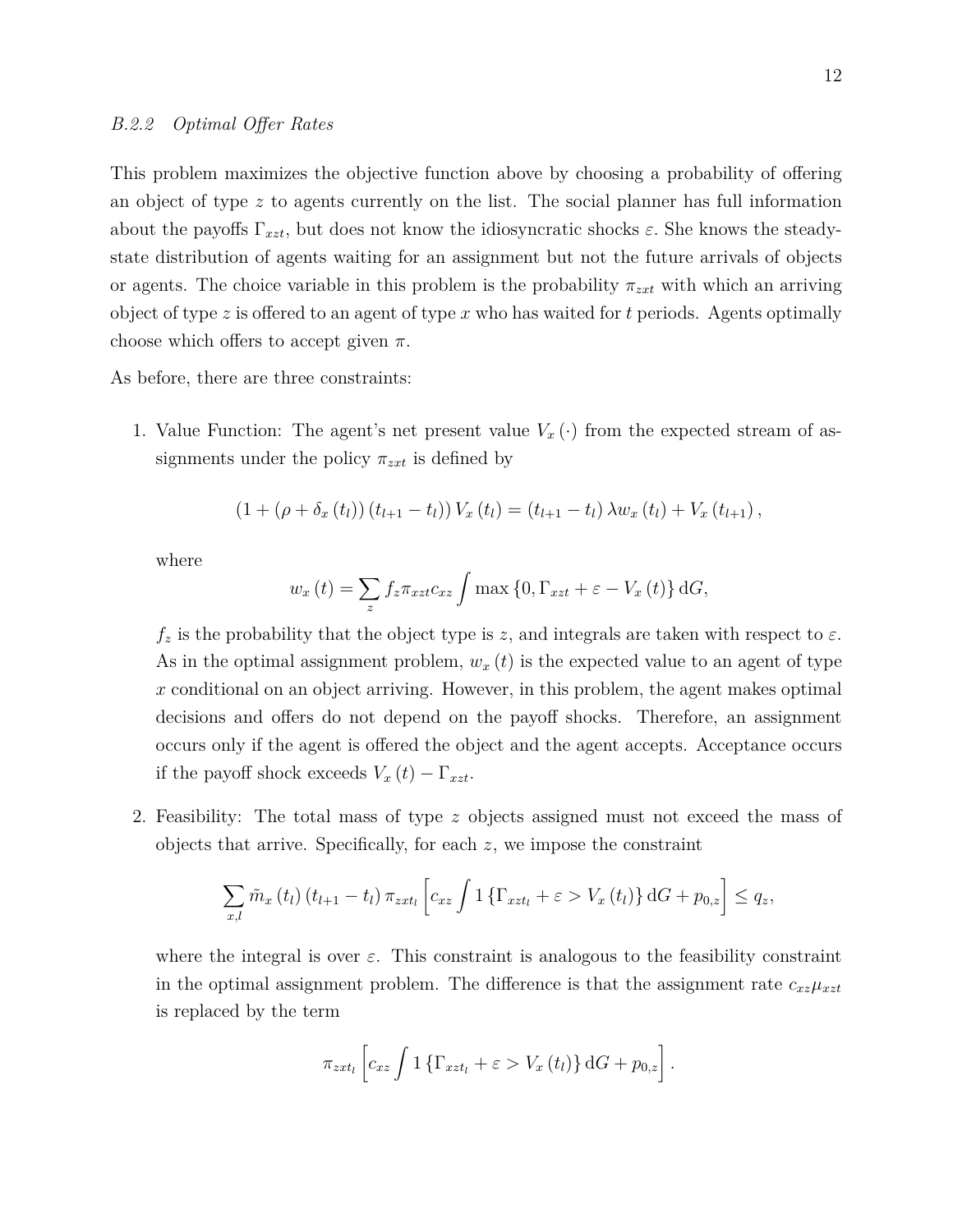The term  $\pi_{zxt_l}$  denotes the probability that an agent of type x receives an offer for an object of type *z* after she has waited for *t<sup>l</sup>* periods. The term in brackets is the probability that any such offer is the last offer for the object that can be made. It is the sum of the probability that object is compatible and transplanted,

$$
c_{xz} \int 1 \left\{ \Gamma_{xzt_l} + \varepsilon > V_x(t_l) \right\} dG,
$$

and the probability that no more offers can be made after the current one. This term arises from the technological constraint on the number of offers that can be made for an object. The model used to determine  $p_{0,z}$  is described in Appendix [A.](#page-0-1)

This constraint only restricts the expected number of assignments. Therefore, the offer rates  $\pi_{xzt}$  may not be implementable for a specific sequence of donor and patient arrivals.

3. Steady-State Composition: The measure of agents of type *x* that have waited for *t* periods is in steady state. Specifically, for each  $x$  and  $l > 0$ , we have

$$
\tilde{m}_x(t_{l+1}) = \tilde{m}_x(t_l) \exp\left(-\left(\delta_x(t_{l+1}) + \lambda \sum_z f_z \mu_{xzt_l}\right)(t_{l+1} - t_l)\right),
$$
  

$$
\tilde{m}_x(t_l) = \gamma_x,
$$

where

$$
\mu_{xzt} = \pi_{zxt} c_{xz} \int 1 \left\{ \Gamma_{xzt} + \varepsilon > V_x(t) \right\} dG.
$$

This constraint differs from its analogue in the optimal assignment problem because here the assignment probability  $\mu_{xzt}$  depends on agents' acceptance decision.

<span id="page-12-0"></span>In addition, we impose that each  $\pi_{xzt}$  belongs to unit interval.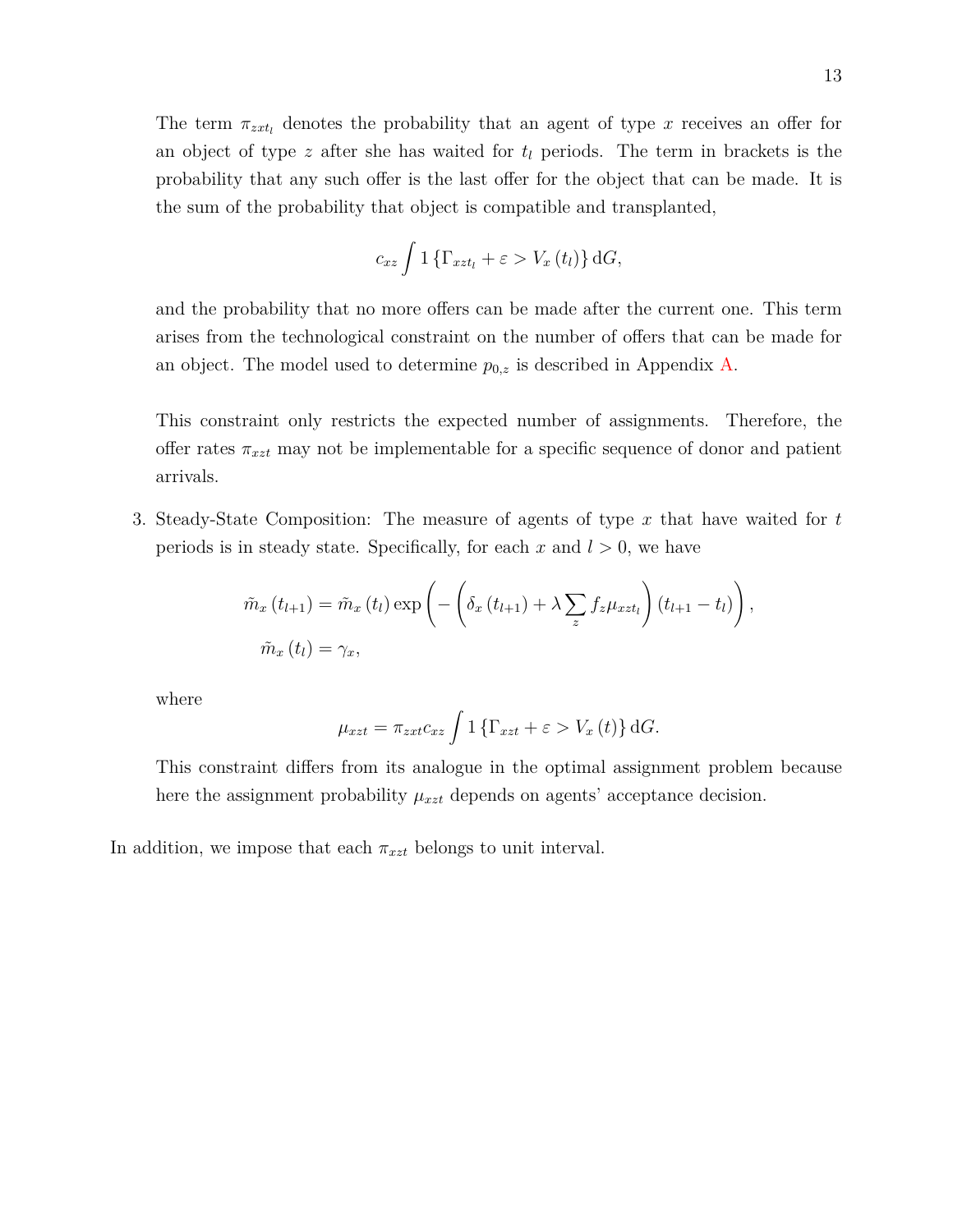# **C Robustness and Supplementary Evidence**

## <span id="page-13-0"></span>**C.1 Robustness**

|                                |                          |                 | Waitlist                                     |          |      | <b>Transplanted Donors</b>                    |                   | $EV_{x}$ Decomp. |         |                          |
|--------------------------------|--------------------------|-----------------|----------------------------------------------|----------|------|-----------------------------------------------|-------------------|------------------|---------|--------------------------|
|                                | EV <sub>y</sub>          | Oueue<br>Length | Reduction in Years on<br><b>Discard Rate</b> | Waitlist | Age  | Head<br>Trauma                                | Hyper-<br>tensive | Obs.             | Unobs.  | $\Delta V(0)$<br>$> -5%$ |
|                                | (1)                      | (2)             | (3)                                          | (4)      | (5)  | (6)                                           | (7)               | (8)              | (9)     | (10)                     |
|                                |                          |                 |                                              |          |      | Panel A: Patient Unobserved Heterogeneity     |                   |                  |         |                          |
| Pre-2014 Priorities            | $\overline{\phantom{a}}$ | 5166.5          |                                              | 2.80     | 44.2 | 15.6%                                         | 46.1%             |                  |         |                          |
| Post-2014 Priorities           | $-1.1%$                  | 5108.3          | 0.3%                                         | 2.78     | 44.2 | 15.5%                                         | 46.1%             | $-0.3%$          | $-0.8%$ | 94.7%                    |
| <b>First Come First Served</b> | 1.7%                     | 5317.5          | $-1.8%$                                      | 2.84     | 44.3 | 15.8%                                         | 46.1%             | 1.0%             | 0.7%    | 91.0%                    |
| Last Come First Served         | $-50.9%$                 | 3399.7          | 20.9%                                        | 4.28     | 46.9 | 14.4%                                         | 51.1%             | $-45.2%$         | $-5.7%$ | 14.0%                    |
|                                |                          |                 |                                              |          |      | Panel B: Annual Discount Factor of 10 Percent |                   |                  |         |                          |
| Pre-2014 Priorities            | $\overline{\phantom{a}}$ | 5150.4          | $\overline{\phantom{a}}$                     | 2.76     | 44.8 | 16.4%                                         | 47.0%             |                  |         |                          |
| Post-2014 Priorities           | $-1.3%$                  | 5084.4          | 0.4%                                         | 2.74     | 44.8 | 16.2%                                         | 47.0%             | 0.0%             | $-1.3%$ | 96.7%                    |
| <b>First Come First Served</b> | 2.6%                     | 5304.5          | $-2.0%$                                      | 2.81     | 44.9 | 16.5%                                         | 47.0%             | 1.2%             | 1.4%    | 90.3%                    |
| <b>Last Come First Served</b>  | $-59.1%$                 | 3465.1          | 18.6%                                        | 4.13     | 46.9 | 14.9%                                         | 50.8%             | $-53.4%$         | $-5.7%$ | 9.7%                     |
|                                |                          |                 |                                              |          |      | Panel C: Larger Patient and Donor Type Space  |                   |                  |         |                          |
| Pre-2014 Priorities            | $\overline{\phantom{a}}$ | 4440.0          | $\overline{\phantom{a}}$                     | 2.58     | 44.9 | 23.2%                                         | 43.0%             |                  |         |                          |
| Post-2014 Priorities           | $-0.9%$                  | 4365.4          | 0.6%                                         | 2.54     | 44.9 | 23.2%                                         | 43.0%             | 0.1%             | $-1.0%$ | 98.8%                    |
| <b>First Come First Served</b> | 1.5%                     | 4567.0          | $-1.7%$                                      | 2.61     | 44.7 | 23.4%                                         | 42.8%             | 0.7%             | 0.8%    | 93.4%                    |
| <b>Last Come First Served</b>  | $-43.0%$                 | 2385.8          | 22.6%                                        | 2.69     | 47.0 | 20.8%                                         | 48.2%             | $-35.2%$         | $-7.8%$ | 5.0%                     |
|                                |                          |                 |                                              |          |      | Panel D: No Limit on Maximum Number of Offers |                   |                  |         |                          |
| Pre-2014 Priorities            | $\overline{\phantom{a}}$ | 4597.0          |                                              | 2.55     | 45.0 | 15.8%                                         | 47.4%             |                  |         |                          |
| Post-2014 Priorities           | $-0.9%$                  | 4553.0          | 0.4%                                         | 2.54     | 45.0 | 15.8%                                         | 47.3%             | 0.1%             | $-1.0%$ | 98.3%                    |
| <b>First Come First Served</b> | 2.8%                     | 4607.5          | $-0.2%$                                      | 2.56     | 44.7 | 15.9%                                         | 47.1%             | 1.3%             | 1.5%    | 94.3%                    |
| <b>Last Come First Served</b>  | $-28.2%$                 | 2876.8          | 20.8%                                        | 2.65     | 46.1 | 14.7%                                         | 49.5%             | $-21.1%$         | $-7.1%$ | 45.0%                    |

Table C.5: Outcomes under Alternative Modeling Assumptions

**Patient Unobserved Heterogeneity:** We re-estimated the model allowing for two unobserved patient types. Specifically, we re-parametrized the CCPs as follows:

$$
P_{ijt} = G(\alpha_i + \chi(x_i, z_j, t) \theta + \eta_j),
$$

where  $\alpha_i \in \{\alpha_1, \alpha_2\}$  with the parameters  $\alpha_1$  and  $\alpha_2$  and the share of  $\alpha_1$  to be estimated. This parameterization allows patients to have systematically higher or lower values of all transplants relative to their outside options. We abstract away from the initial conditions problem, setting the proportion of each patient type in our sample to the population average.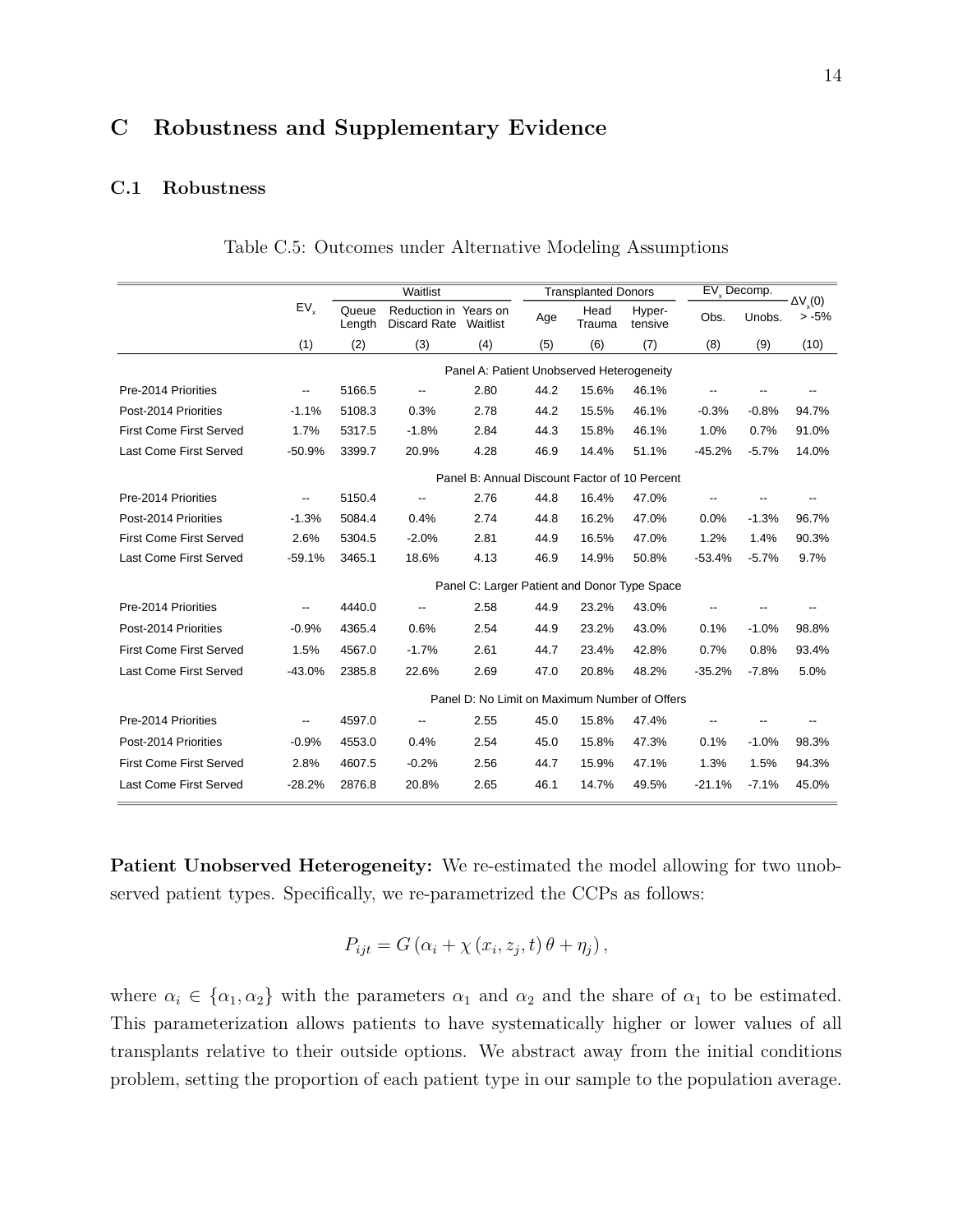This latter assumption is appropriate for patients that registered during our sample period, but ignores selection that should arise for patients that registered prior to the sample of offers we consider.

Estimating this model requires another data augmentation step. This step draws each agent *i*'s type given their observed decisions and the parameters  $\alpha_1$ ,  $\alpha_2$ , and  $\pi_1$ . Conditional on  $(\alpha_1, \alpha_2, \pi_1)$ , the posterior probability that  $\alpha_i = \alpha_1$  is proportional to the likelihood of observing the decisions made by agent *i* multiplied by  $\pi_1$ . This likelihood is the product of the cumulative density functions of normal distributions. The parameters  $\alpha_1$ ,  $\alpha_2$ , and  $\pi_1$  are then updated using conjugate priors. We specify diffuse normal priors for  $\alpha_1$  and  $\alpha_2$  and a Dirichlet prior for  $\pi_1$  (see Section 3.4, [Gelman et al.,](#page-25-0) [2014\)](#page-25-0). As recommended in [Gelman et](#page-25-0) [al.](#page-25-0) [\(2014\)](#page-25-0), we check for re-ordering and impose the restriction that  $\alpha_1 > \alpha_2$ .

Table [C.5](#page-13-0) Panel A presents the results for the steady states of benchmark mechanisms considered in the main text.

**Discount Factor:** As discussed in Section 3, the discount faction  $\rho$  is not identified and is set to 5 percent per year. Here, we evaluate sensitivity of our results to using an annual discount rate of 10 percent. Only Steps 3 and 4 in Section 4.2 must be revised to obtain estimates with an alternative discount rate. Panel B of Table [C.5](#page-13-0) presents the counterfactual results.

**Larger Samples:** The main text limits the number of types used in counterfactual calculations to 300 patient types and 500 donor types. To assess whether the results are sensitive to the specific sample and number of types, we re-calculated the counterfactuals involving scoring mechanism by drawing 1,000 patient types and 1,500 donor types. Panel C of Table [C.5](#page-13-0) presents the results.

**Unlimited Offers:** Our results could be sensitive to the limit on the number of offers, especially if improvements in technology that allow the OPO to make many more offers obviates the need for finding better mechanisms. Panel D of Table [C.5](#page-13-0) presents results calculated when this limit is removed.

## **C.2 Supplementary Evidence**

Results analogous to Figure 1 and Table 3 in Agarwal et al. (2018) are presented in Figures [C.1](#page-15-0) and Table [C.6](#page-15-1) respectively.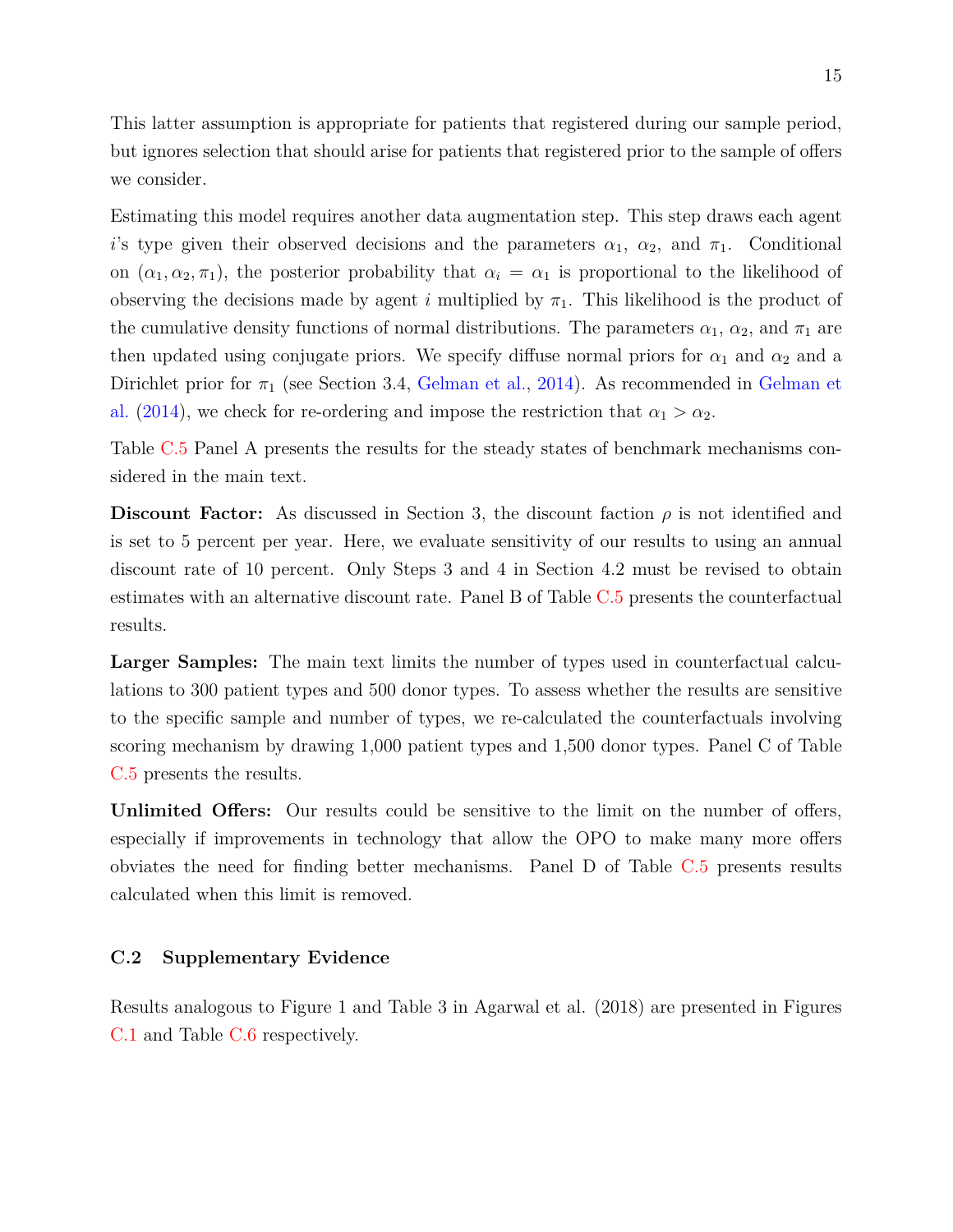<span id="page-15-0"></span>

Figure C.1: Offer and Acceptance Rate by CPRA

Note: Sample includes all offers made to NYRT patients between 2010 and 2013, including offers that did not meet pre-set donor screening criteria. Positive crossmatches are counted as acceptances. In each figure, the black line plots the mean among offers to patients in each CPRA bin, and the shaded region represents pointwise 95 percent confidence intervals.

<span id="page-15-1"></span>

|                                               |                      |                       | Dependent Variable: Offer Accepted |                       |                       |
|-----------------------------------------------|----------------------|-----------------------|------------------------------------|-----------------------|-----------------------|
|                                               | (1)                  | (2)                   | (3)                                | (4)                   | (5)                   |
| Calculated Panel Reactive Antibodies (CPRA)   | 0.0148<br>(0.000764) | 0.00869<br>(0.000889) | 0.00822<br>(0.000879)              | 0.00757<br>(0.000831) | 0.00770<br>(0.000833) |
| <b>Variables Affecting Priority</b>           |                      | X                     | X                                  | x                     | X                     |
| <b>Patient Characteristics</b>                |                      |                       | X                                  | X                     | X                     |
| Donor and Match Characteristics               |                      |                       |                                    | X                     | X                     |
| Interaction between CPRA and # HLA Mismatches |                      |                       |                                    |                       | X                     |
| Mean Acceptance Rate                          | 0.142%               | 0.142%                | 0.142%                             | 0.142%                | 0.142%                |
| Observations                                  | 2713043              | 2713043               | 2713043                            | 2713043               | 2713043               |
| R-squared                                     | 0.003                | 0.006                 | 0.009                              | 0.104                 | 0.104                 |

## Table C.6: Evidence of Response to Dynamic Incentives

Notes: Estimates from a linear probability model of offer acceptance on patient Calculated Panel Reactive Antibodies (CPRA). The sample is offers made to NYRT patients between 2010 and 2013, including offers that did not meet pre-set screening criteria. CPRA is measured on a [0,1] scale at the time of the offer. Column 1 controls for a CPRA=0 indicator. Column 2 adds controls affecting patient priority: indicators for CPRA>=0.2, CPRA>=0.8, and age<18, as well as waiting time indicators and linear controls for 1-3, 3-5, and >5 years. Column 3 adds other patient characteristics. Column 4 adds controls for donor and match characteristics. Column 5 adds interactions between CPRA indicators and # HLA mismatches. Patient characteristics are indicators for age 18-35, 35-50, and 50-65; indicators for diabetes, blood type, and the patient's transplant center; linear controls and indicators for dialysis time 1-3, 3-5, 5-10, and >10 years; and an indicator for health status at listing. Donor controls are linear age; linear creatinine with indicators for 0.6-1.8 and >1.8; the donor's mean acceptance rate; and indicators for diabetes, donation after cardiac death (DCD), and expanded criteria donor (ECD). Match characteristics are linear # HLA mismatches; indicators for zero HLA mismatch, 0 and 1 DR mismatch, identical blood type, offer year, and local donor; linear controls for (+) and (-) age difference; and interactions between local and zero-HLA mismatch, and local and donor age, donor over 40 and pediatric patient, donor over 55 and patient age 18-35, and donor over 60 and patient age 35-50 and over 50. Standard errors, clustered by donor, are in parentheses.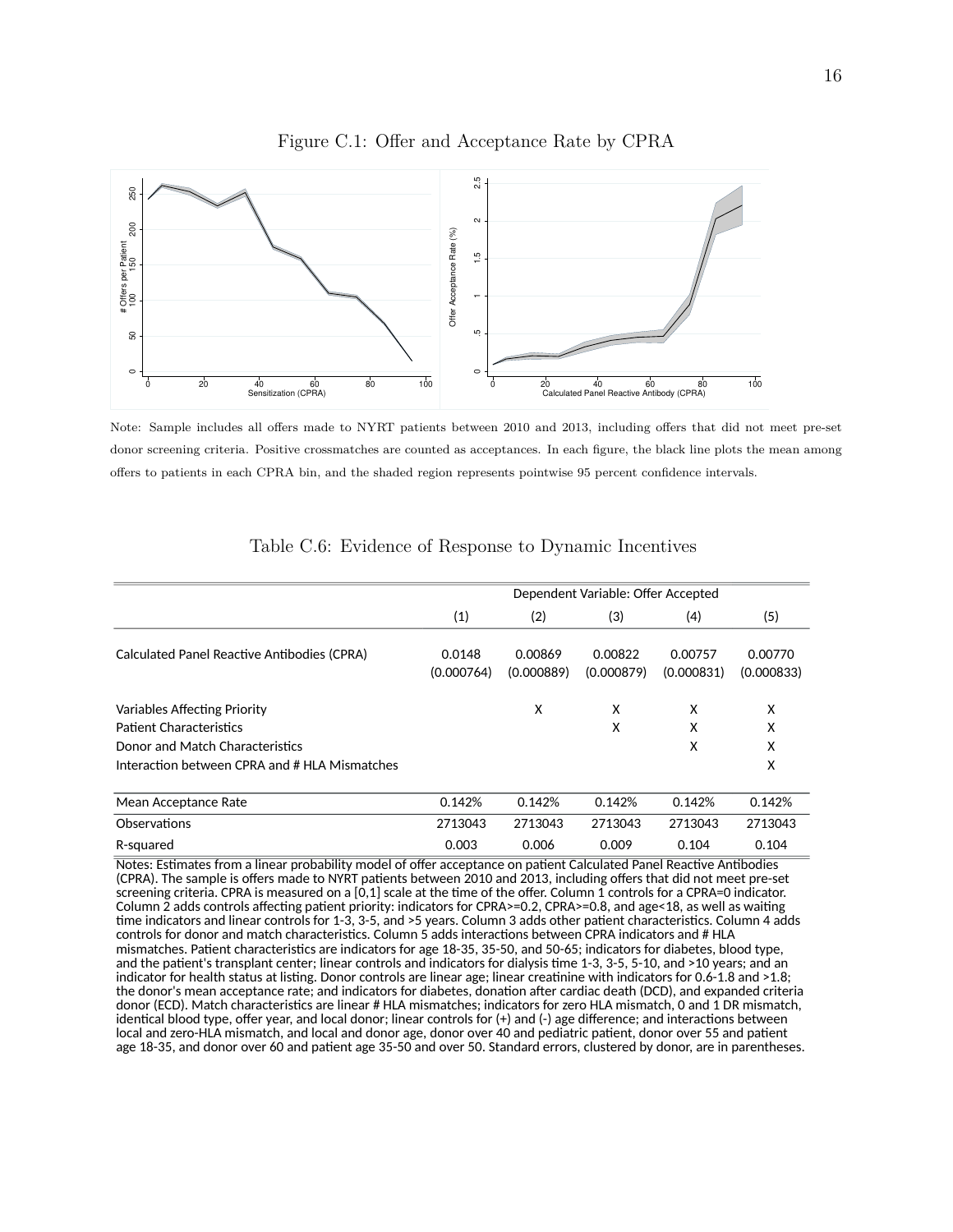# **D Additional Theoretical Results**

#### **D.1 Existence of Steady-State Equilibria**

This section proves that a steady-state equilibrium exists for sequential offer mechanisms that use a scoring rule. We make the following assumptions:

<span id="page-16-0"></span>**Assumption 1.** *(i)* The exogenous arrival rates  $\lambda$  and  $\gamma_x$  are finite

*(ii)* The exogenous departure rate  $\delta(\tau; x)$  *is bounded below by*  $\underline{\delta} > 0$  *and bounded above by*  $\delta$ *, unifomly for*  $t \in [0, T)$  *and all*  $x \in \chi$ 

*(iii)* The conditional probability density function  $f_{\Gamma | t,x,z}$  exists, and is uniformly bounded

*(iv)* The conditional moment, $\mathbb{E} [|\Gamma| | \tau, x, z] = \int |\Gamma| dF_{\Gamma | \tau, x, z}$  where  $\Gamma = \Gamma(x, z, \tau) + \varepsilon$ *, is uniformly bounded in t, x, z*

(*v*) The family of functions  $g(t; x, z, \overline{\Gamma}) = F_{\Gamma | t, x, z}(\overline{\Gamma})$  indexed by  $\overline{\Gamma}, x, z$  is Lipschitz contin*uous in t with a common constant*

*(vi)* The object arrival rate  $\lambda$  *is strictly less than the total agent arrival rate*  $\sum \gamma_x$ 

*(vii)* The set of scores  $S = \{s(t; x, z) : (t, x, z) \in [0, T] \times \chi \times \zeta\}$  is finite.

Most empirical models will satisfy the continuity and boundedness assumptions above. The two substantive assumptions are parts (vi) and (vii). Part (vi) assumes that the objects that need to be assigned are scarce in order to ensure that the queue is unlikely to be empty. Part (vii) restricts the mechanisms for which we prove existence. The assumption is used to ensure that the set of all functions  $\pi_{xz}(t)$  is sufficiently small (more precisely, compact). Other assumptions that yield this conclusion would also suffice.

Our main result proves existence of a steady-state equilibrium.

**Theorem 1.** *Suppose Assumption [1](#page-16-0) is satisfied. Then a steady-state equilibrium for a sequential offer mechanism with a scoring rule exists.*

*Proof.* The proof proceeds by applying the Brower-Schauder-Tychonoff Fixed Point Theorem (Corollary 17.56, [Aliprantis and Border,](#page-24-0) [2006\)](#page-24-0). The proof proceeds in three parts.

**Part 1, Definition of** Ω**:** The equilibrium objects are defined by five types of functions:

1. The conditional choice probabilities, given *t* and the agent and object characteristics *x* and *z*. We consider these choice probabilities as a function  $p_{\sigma} : [0, T] \times \chi \times \zeta \rightarrow [0, 1].$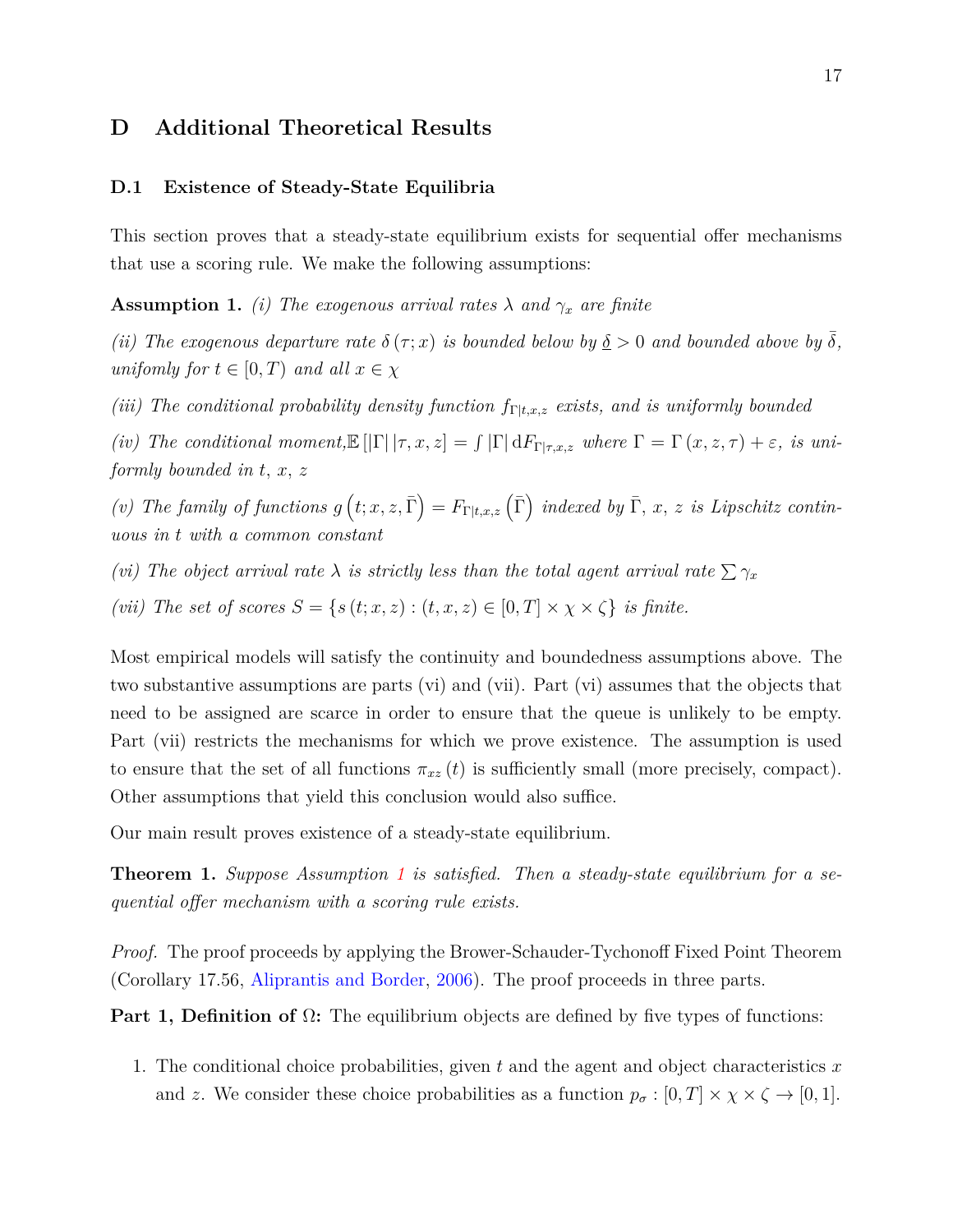- 2. The value function  $V : \chi \times [0,T] \to \mathbb{R}_+$ . It is convenient to define this function, although it is somewhat redundant with the choice probabilities above.
- 3. The offer probabilities  $\pi : [0, T] \times \chi \times \zeta \rightarrow [0, 1]$  where  $\pi (t; x, z) = H_z (s_{xz} (t)) \times$  $\mathbb{P}(c_{ij} = 1 | x, z).$
- 4. The distribution of agent types  $m : \chi \times [0, T] \to \mathbb{R}_+$ .
- 5. The queue length  $N \in \mathbb{R}$ .

We denote the tuple of these objects by  $\omega = (p_{\sigma}, V, \pi, m, N)$ . We endow each of the functions in the first four objects with the supremum norm over its domain. The norm for  $\omega$  is denoted  $\|\omega\| = \|p_{\sigma}\| + \|V\| + \|\pi\| + \|m\| + |N|.$  Therefore,  $\omega$  is an element of a Banach space.

We further restrict  $\omega$  to belong to a subset  $\Omega$  of this Banach space. Specifically, we restrict its components as follows:

1. The functions  $V_x(t)$  are uniformly bounded by  $\lambda T \sup_{\tau,x,z} \int |\Gamma| dF_{\Gamma|\tau,x,z}$  and are Lipschitz continuous with a common constant  $(1 + \rho + \bar{\delta}) \lambda \sup_{\tau,x,z} \int |\Gamma| dF_{\Gamma|\tau,x,z}$ .

Note that the optimal value of  $V_x(t)$  satisfied this property. To see this, observe that d  $\frac{d}{dt}V_x(t) = -\lambda \exp(-\rho(\tau - t)) p(\tau | t, x)L(t) + \lambda \int_t^T (-\rho - \delta_x(t)) L(\tau) d\tau$  where  $L(\tau)$  $\int \pi_{ij}(\tau) \int \max\{0, \Gamma_{ij}(\tau) - V_i(\tau)\} dG dF$ . The result follows since  $L(\tau)$  is bounded by  $\sup_{\tau,x,z}\int|\Gamma|\,\mathrm{d}F_{\Gamma|\tau,x,z}.$ 

2. The functions  $p_{\sigma}(t; x, z)$  are uniformly bounded by 1 and Lipschitz continuous with a common constant *K*, where

$$
K = \left(1 + \rho + \overline{\delta}\right) \lambda \sup_{\tau, x, z} \left( \int \left| \Gamma \right| dF_{\Gamma | \tau, x, z} \sup_{\Gamma} f_{\Gamma | \tau, x, z} \left( \Gamma \right) \right) + \sup_{\overline{\Gamma}, x, z, t, t'} \left| F_{\Gamma | t, x, z} \left( \overline{\Gamma} \right) - F_{\Gamma | t', x, z} \left( \overline{\Gamma} \right) \right| / \left| t - t' \right|.
$$

Note that Assumption [1](#page-16-0) implies that *K* is finite. That the equilibrium value satisfies this assumption can be seen from part 1.

- 3. The functions  $\pi_{x,z}(t)$  such that  $\pi_{x,z}(t) = \pi_{x,z}(t')$  if  $s_{xz}(t) = s_{xz}(t')$  with range [0, 1].
- 4. The term  $N \in [\underline{N}, \overline{N}]$ , where  $\underline{N} = (\sum_x \gamma_x \lambda) / \overline{\delta}$  and  $\overline{N} = \frac{\sum_x \gamma_x}{\delta}$ *δ* . These bounds are obtained by considering the extremal cases in which no agent is assigned and when every kidney is assigned. Note that  $\underline{N} > 0$  because Assumption [1](#page-16-0) requires that  $\sum_{x} \gamma_x > \lambda$ and  $\delta(\tau; x)$  is uniformly bounded above.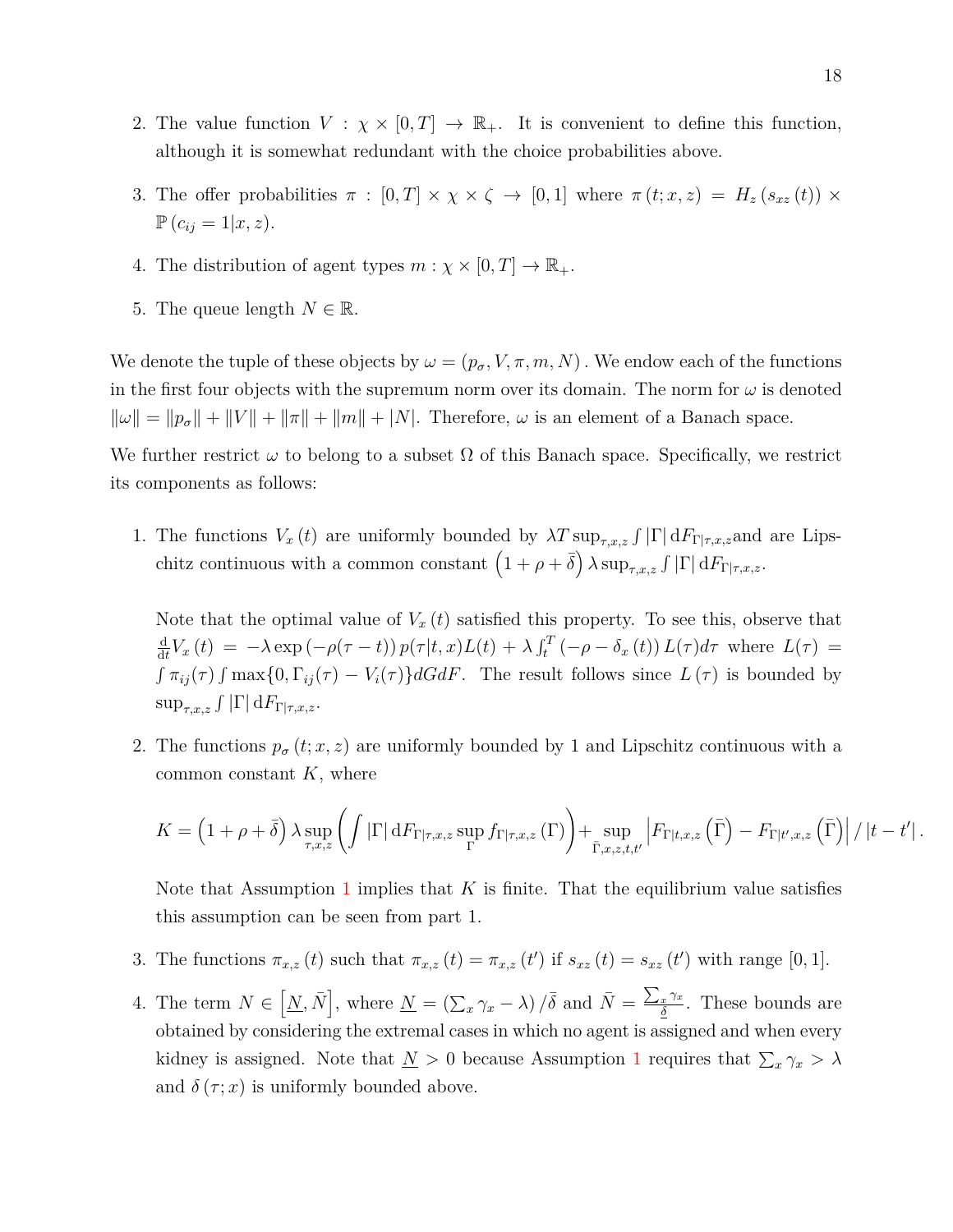5. The functions  $m_x(t)$  are uniformly bounded by  $\frac{\sup_x \gamma_x}{N}$  and are Lipschitz continuous with a common constant  $\frac{\sup_x \gamma_x}{N}$  $(\bar{\delta} + \lambda)$ . The steady-state value satisfies this requirement since  $T\gamma_x$  is the maximum mass of agents of type *x*, and because

$$
|\dot{m}_x(t)| = m_x(t)\kappa_x(t) \leq m_x(t) (\bar{\delta} + \lambda).
$$

**Part 2, definition of**  $A : \Omega \to \Omega$ : Denote  $A_V[\omega]$  as the *V* component of  $A[\omega]$ , where  $\omega \in \Omega$ . Likewise, define  $A_{\pi}$ ,  $A_{p_{\sigma}}$ ,  $A_{m}$  and  $A_{N}$ . This map is defined as follows:

$$
A_V [\omega](x, t) = \int_t^T \exp(-\rho(\tau - t)) p(\tau | t; x) \left(\lambda \int \pi(\tau; x, Z) \int \max\{0, \Gamma - V(\tau; x)\} dF_{\Gamma | \tau, x, Z} dF_Z\right) d\tau
$$
  
\n
$$
A_{p_\sigma} [\omega](x, z, t) = \int 1 \{ \Gamma \ge A_V [\omega](x, t) \} dF_{\Gamma | x, z, t}
$$
  
\n
$$
A_m [\omega](x, t) = \gamma_x \exp\left(-\int_0^t \delta(\tau; x) + \lambda \int \pi(\tau; x, Z) p_\sigma(\tau; x, z) dF_Z d\tau\right) / N
$$
  
\n
$$
A_N [\omega] = \max\left\{\underline{N}, \min\left\{\frac{\sum_x \gamma_x}{\sum_x \int_0^T m_x(t) \kappa_x(t) dt}, \overline{N}\right\}\right\}
$$
  
\n
$$
A_\pi [\omega](x, z, t) = H_z(s_{xz}(t); A_{p_\sigma} [\omega], A_m [\omega], A_N [\omega]) \times \mathbb{P}(c_{ij} = 1 | x, z),
$$

where

$$
p(\tau|t;x) = \exp\left(-\int_t^\tau \delta(\tau';x)\,\mathrm{d}\tau'\right)
$$

is the probability that an agent of type x departs the list prior to  $\tau$  conditional on being on the list at *t*. To ensure that the image is a subset of  $\Omega$ , we need to show that  $A[\omega] \in$  $\Omega$  for all  $\omega \in \Omega$ . We do this for each of the components separately:

1. *A<sub>V</sub>*: Since exp  $(-\rho(\tau - t))$ ,  $p(\tau|t; x)$  and  $\pi(\tau; x, Z)$  are in [0, 1], and

$$
\int \max\left\{0, \Gamma - V(\tau; x)\right\} dF_{\Gamma|\tau, x, Z} \leq \int |\Gamma| dF_{\Gamma|\tau, x, Z},
$$

we have that  $A_V[\omega]$  is uniformly bounded by  $\lambda T \sup_{\tau,x,z} \int |\Gamma| dF_{\Gamma|\tau,x,z}$ . Further, for any  $t, t' \in [0, T]$ , with  $t < t'$ , we have that

$$
\begin{aligned} &|A_V\left[\omega\right](t) - A_V\left[\omega\right](t')| \\ &= \left| \int_t^{t'} \exp\left(-\rho\left(\tau - t\right)\right) p\left(\tau|t; x\right) \left(\lambda \int \pi\left(\tau; x, Z\right) \int \max\left\{0, \Gamma - V\left(\tau; x\right)\right\} dF_{\Gamma|\tau, x, Z} dF_Z\right) d\tau \right| \\ &\leq \lambda \left| t' - t \right| \left(1 + \rho + \bar{\delta}\right) \sup_{\tau, x, z} \int \left| \Gamma \right| dF_{\Gamma|\tau, x, z}. \end{aligned}
$$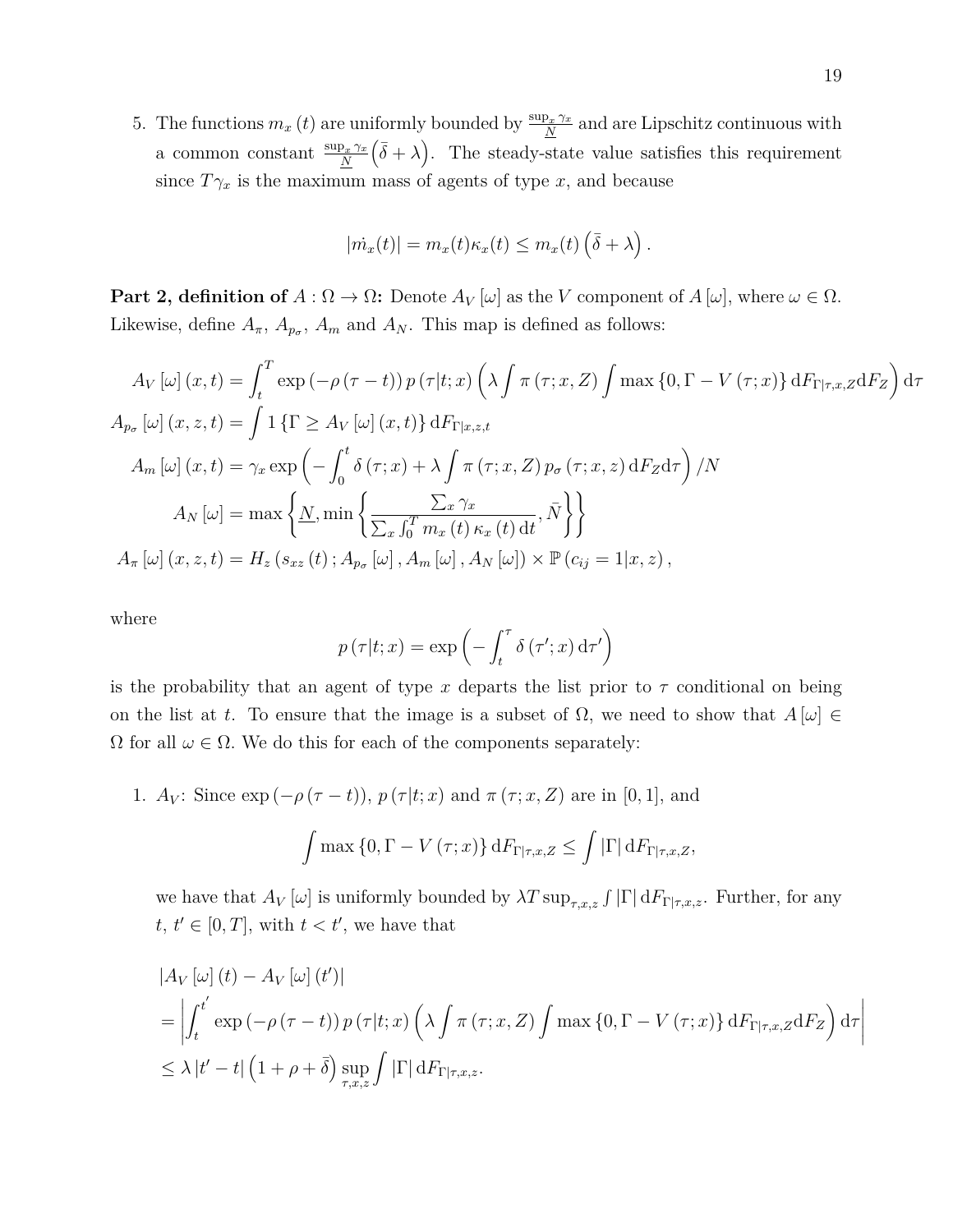Therefore,  $A_V[\omega]$  satisfies the necessary restrictions.

2.  $A_{p_{\sigma}}$ : Note that  $A_{p_{\sigma}}[\omega]$  is uniformly bounded by 1. Moreover, for any *x* and *z*, and  $t, t' \in [0, T]$ , we have that

$$
|A_{p_{\sigma}}[\omega](t, x, z) - A_{p_{\sigma}}[\omega](t', x, z)|
$$
  
\n=
$$
\left| \int 1 \{ \Gamma \ge A_V[\omega](x, t) \} dF_{\Gamma|x, z, t} - \int 1 \{ \Gamma \ge A_V[\omega](x, t') \} dF_{\Gamma|x, z, t'} \right|
$$
  
\n=
$$
\left| \int (1 \{ \Gamma \ge A_V[\omega](x, t) \} - 1 \{ \Gamma \ge A_V[\omega](x, t') \} ) dF_{\Gamma|x, z, t} \right|
$$
  
\n
$$
+ \left| \int 1 \{ \Gamma \ge A_V[\omega](x, t') \} d\left( F_{\Gamma|x, z, t} - F_{\Gamma|x, z, t'} \right) \right|
$$
  
\n
$$
\le \left| \int_{\min\{A_V[\omega](x, t), A_V[\omega](x, t')\}}^{\max\{A_V[\omega](x, t), A_V[\omega](x, t')\}} 1 dF_{\Gamma|x, z, t} \right|
$$
  
\n
$$
+ \left| F_{\Gamma|x, z, t'}(A_V[\omega](x, t')) - F_{\Gamma|x, z, t}(A_V[\omega](x, t')) \right|
$$
  
\n
$$
\le \lambda \left( 1 + \rho + \overline{\delta} \right) |t' - t| \sup_{\tau, x, z} \left( \int |\Gamma| dF_{\Gamma|\tau, x, z} \sup_{\Gamma} f_{\Gamma|\tau, x, z}(\Gamma) \right) + \sup_{\overline{\Gamma}, x, z} \left( \left| F_{\Gamma|x, x, z}(\overline{\Gamma}) - F_{\Gamma|x, x, z}(\overline{\Gamma}) \right| / |t - t'| \right)
$$
  
\n
$$
\le \left[ \lambda \left( 1 + \rho + \overline{\delta} \right) \sup_{\tau, x, z} \left( \int |\Gamma| dF_{\Gamma|\tau, x, z} \sup_{\Gamma} f_{\Gamma|\tau, x, z}(\Gamma) \right) + \sup_{\overline{\Gamma}, x, z, t, t'} \left( \left| F_{\Gamma|x, x, z}(\overline{\Gamma}) - F_{\Gamma|x, x, z}(\overline{\Gamma}) \right| / |t - t'| \right) \right] |t - t'|
$$

Therefore,  $A_{p_{\sigma}}[\omega]$  satisfies the necessary restrictions.

- 3.  $A_{\pi}$ : Observe that  $A_{\pi}[\omega](x, z, t) \in [0, 1]$  and  $A_{\pi}[\omega](x, z, t) = A_{\pi}[\omega](x, z, t')$  if  $s_{xz}(t) =$  $s_{xz}(t')$  by construction.
- 4.  $A_m$ : Since  $\exp\left(-\int_0^t \delta(\tau; x) + \lambda \int \pi(\tau; x, Z) p_{\sigma}(\tau; x, z) dF_{\Gamma | \tau, x, Z} d\tau\right) \leq 1$  and  $\underline{N} > 0$ , we have that  $A_m[\omega]$  is uniformly bounded by  $\frac{\sup_x \gamma_x}{N}$ . Further, the derivative at t of  $A_m[\omega](t)$  is equal to

$$
\left(-\delta(t;x)-\lambda\int\pi(t;x,Z)\,p_{\sigma}(t;x,z)\,\mathrm{d}F_Z\right)A_m\left[\omega\right](t).
$$

This derivative is bounded in absolute value by  $(\bar{\delta} + \lambda) \frac{\sup_x \gamma_x}{N}$  $\frac{\partial_x \, \gamma_x}{N}$  .

5.  $A_N$ : By construction,  $A_N[\omega]$  belongs to  $[\underline{N}, \overline{N}]$ , satisfying the necessary restrictions.

**Part 3, existence of equilibria:** It is straightforward to verify that  $\Omega$  is convex. Lemma [1](#page-20-0) implies that the components  $\Omega_V$ ,  $\Omega_m$ , and  $\Omega_{p_\sigma}$  are compact sets. Lemma [2](#page-21-0) shows that  $\Omega_\pi$  is compact. Assumption [1](#page-16-0) (i), (ii), and (vi) imply that  $N > 0$  and N is finite, implying that  $\Omega_N$ is compact. Therefore,  $\Omega$  is compact. Lemma [3](#page-21-1) shows that A is a continuous map. Therefore,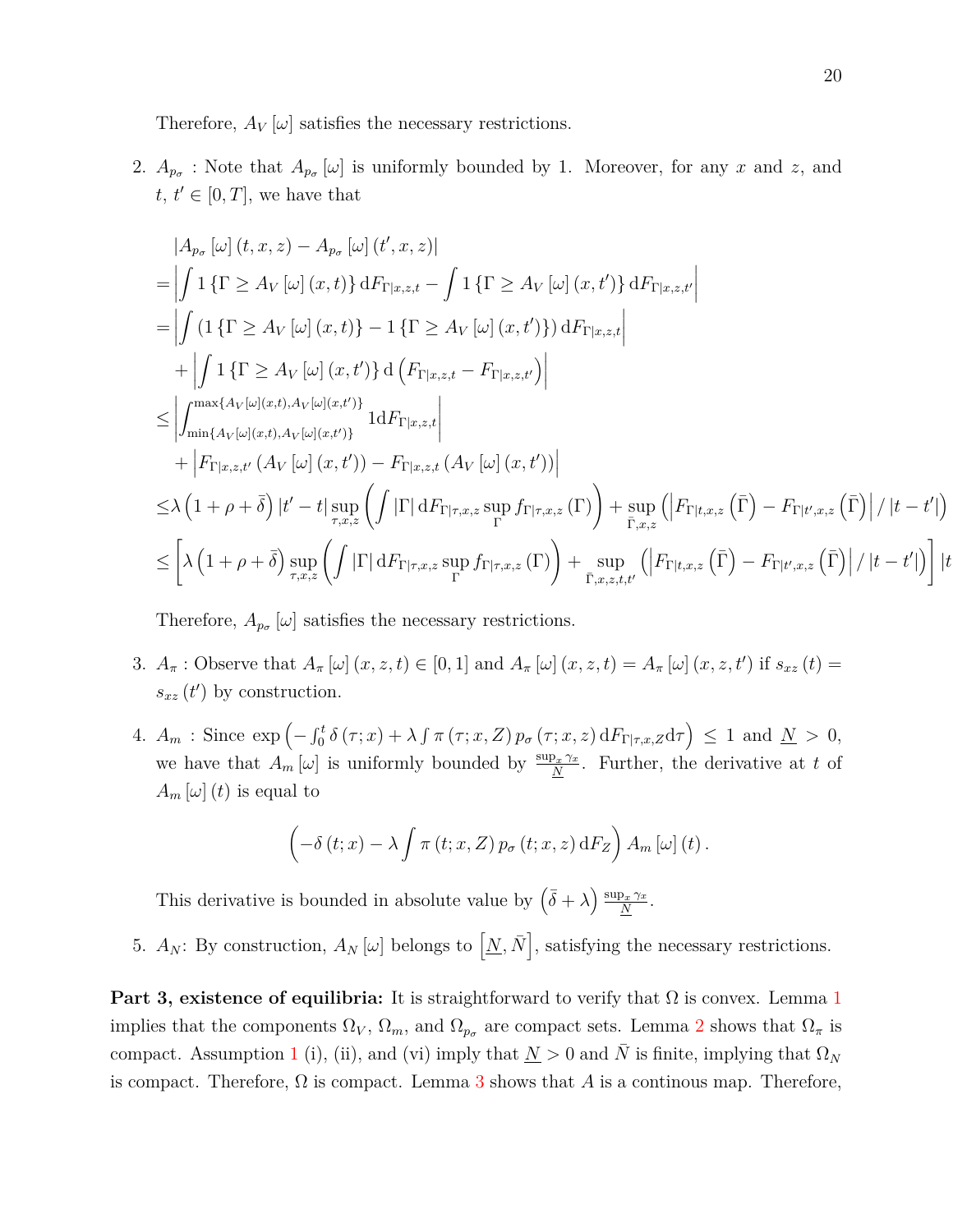the Brouwer-Schauder-Tychonoff Theorem (Corollary 17.56, [Aliprantis and Border,](#page-24-0) [2006\)](#page-24-0) implies that there exists  $\omega^* \in \Omega$  such that  $A[\omega^*] = \omega^*$ .

To complete the proof, we show that any fixed point  $\omega^* = (p^*, V^*, \pi^*, m^*, N^*)$  corresponds to a steady state equilibrium. Observe that for each *x*,

$$
V^*(t;x) = \int_t^T \exp\left(-\rho(\tau-t)\right) p(\tau|t;x) \left(\lambda \int \pi^*(\tau;x,Z) \int \max\left\{0,\Gamma-V^*(\tau;x)\right\} dF_{\Gamma|\tau,x,Z} dF_Z\right) d\tau.
$$

Therefore,  $V^*(t; x)$  is the value of declining an offer and following the optimal strategy given the offer rate  $\pi^*$ . Therefore,

$$
p_{\sigma}^{*}(x, z, t) = A_{p_{\sigma}}\left[\omega^{*}\right](x, z, t) = \int 1\left\{\Gamma \ge V^{*}(t; x)\right\} dF_{\Gamma|x, z, t}.
$$

For each  $(x, z, t)$ ,  $F_{\Gamma|x,z,t}^{-1}(p_{\sigma}^*(x, z, t)) = V^*(t; x)$ . Therefore,  $\sigma^*(\Gamma, t) = 1 \left\{ \Gamma \geq F_{\Gamma|x,z,t}^{-1}(p_{\sigma}^*(x, z, t)) \right\}$ is an optimal strategy, satisfying requirement 1 in Definition [1.](#page-0-0)

By construction,  $\pi^*(x, z, t) = A_{\pi} [\omega^*](x, z, t) = H_z(s_{xz}(t); p_{\sigma}^*, m^*, N^*) \times \mathbb{P}(c_{ij} = 1 | x, z)$  sat-isfies requirement 2 of Definition [1](#page-0-0) because  $p^*_{\sigma}$  equals the acceptance probability of a type z object by an agent of type *x* at time *t*.

Finally,  $m^* = A_m [\omega^*]$  and  $N^* = A_N [\omega^*]$  together satisfy requirement 3 in Definition [1.](#page-0-0) The restriction of  $A_N[\omega^*]$  to  $[\underline{N}, \overline{N}]$  cannot strictly bind because  $\underline{N}$  and  $\overline{N}$  denote the smallest and largest possible queue lengths given the exogenous arrival and departure rates.

#### **D.2 Lemmata**

<span id="page-20-0"></span>**Lemma 1.** *Suppose*  $X \subset C([a, b])$  *is the set of all functions on the bounded interval* [a, b] *that are uniformly bounded by*  $K_1$  *and have a common Lipschitz constant*  $K_2$ . Then X *is compact.*

*Proof.* Note that the set of functions *X* is uniformly equicontinuous. By the Arzela-Ascoli theorem, any sequence of functions  $x_n \in X$  has a uniformly convergent subsequence  $x_{n_k}$ . Denote the limit of this sequence by  $x^*$ , i.e. for each  $t$ ,  $x^*(t) = \lim_{k \to \infty} x_{n_k}(t)$ . Therefore,  $\sup_t |x^*(t)| \leq \lim_{k \to \infty} \sup_t |x_{n_k}(t)| \leq K_1$ . Similarly,  $|x^*(t) - x^*(t')| = \lim_{k \to \infty} |x_{n_k}(t) - x_{n_k}(t')| \leq$  $K_2 |t-t'|$ . Hence,  $x^* \in X$ . Consquently, we have that *X* is sequentially compact, which is equivalent to *X* being compact. $\Box$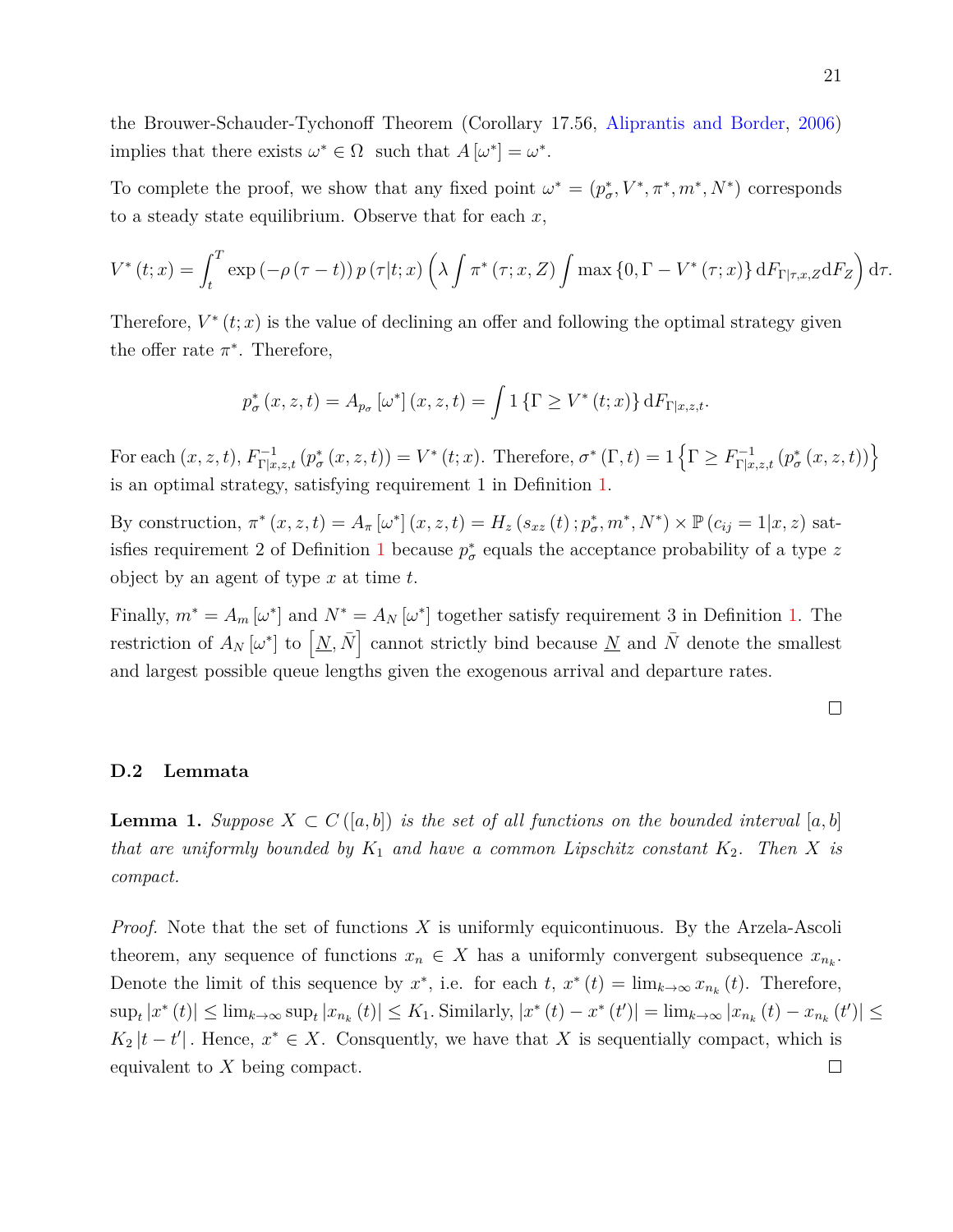<span id="page-21-0"></span>**Lemma 2.** *Assumption*  $1(vii)$  $1(vii)$  *implies that the set*  $\Omega_{\pi}$  *consisting of functions*  $\pi : [0, T] \times \chi \times$  $\zeta \to [0,1]$  *endowed with the supremum norm such that*  $\pi_{xz}(t) = \pi_{xz}(t')$  *if*  $s_{xz}(t) = s_{xz}(t')$  *is compact.*

*Proof.* Assumption [1\(](#page-16-0)vii) and finiteness of  $\chi$  and  $\zeta$  imply that the set of scores  $s_{xz}(t)$  over all  $\chi$ ,  $\zeta$ , and  $t \in [0, T]$  is finite. Therefore,  $\pi$  is an element of a finite dimensional Euclidean space. Further,  $\Omega_{\pi}$  is closed and bounded by definition. By the Heine-Borel theorem,  $\Omega_{\pi}$  is compact.  $\Box$ 

<span id="page-21-1"></span>**Lemma 3.** *Suppose Assumption* [1](#page-16-0) *is satisfied. Then the map*  $A: \Omega \to \Omega$  *is continuous.* 

*Proof.* We do this for each component of *A* separately.

*A*<sub>*V*</sub>: Let  $\Omega_0$  be an arbitrary subset of  $\Omega$ . Consider  $\omega \in \overline{\Omega}_0$ , where  $\overline{\Omega}_0$  is the closure of  $\Omega_0$ . Since  $\omega \in \overline{\Omega}_0$ , there exists a sequence  $\omega_n \in \Omega_0$  such that  $\|\omega_n - \omega\| = \varepsilon_n \to 0$ . Denote  $\tilde{V}_n = A_V [\omega_n]$  and drop *x* from the notation as it belongs to a finite set. Now, consider

$$
\begin{split}\n& \left| \tilde{V}_{n}(t) - \tilde{V}(t) \right| \\
& = \left| \int_{t}^{T} \exp\left( -\rho\left(\tau - t\right) \right) p\left(\tau | t\right) \lambda \left( \int \pi_{n}(\tau; Z) \int \max\left\{0, \Gamma - V_{n}(\tau)\right\} dF_{\Gamma | \tau, Z} dF_{Z} \right) d\tau \right. \\
& \left. - \int_{t}^{T} \exp\left( -\rho\left(\tau - t\right) \right) p\left(\tau | t\right) \lambda \left( \int \pi(\tau; Z) \int \max\left\{0, \Gamma - V(\tau)\right\} dF_{\Gamma | \tau, Z} dF_{Z} \right) d\tau \right| \\
& \leq & T\lambda \sup_{t, z} \left| \pi_{n}(t; z) \int \max\left\{0, \Gamma - V_{n}(t)\right\} dF_{\Gamma | t, z} - \pi(t; z) \int \max\left\{0, \Gamma - V(t)\right\} dF_{\Gamma | t, z} \right| \\
& \leq & T\lambda \sup_{t, z} \left| \pi_{n}(t; z) \int \left| \max\left\{0, \Gamma - V_{n}(t)\right\} - \max\left\{0, \Gamma - V(t)\right\} \right| dF_{\Gamma | t, z} \right| \\
& + & T\lambda \sup_{t, z} \left| \left| \pi_{n}(t; z) - \pi(\tau; z)\right| \int \max\left\{0, \Gamma - V(t)\right\} dF_{\Gamma | t, z} \right| \\
& \leq & T\lambda \sup_{t, z} |V_{n}(t) - V(t)| + T\lambda \sup_{t, z} \int \left| \Gamma \right| dF_{\Gamma | t, z} \sup_{t, z} \left| \pi_{n}(t; z) - \pi(t; z) \right| \\
& \leq & T\lambda \left(1 + \sup_{t, z} \int \left| \Gamma \right| dF_{\Gamma | t, z}\right) \varepsilon_{n}.\n\end{split}
$$

Since  $\varepsilon_n \to 0$ , Assumption [1\(](#page-16-0)i) and (iv) imply that the right hand side converges to zero.  $A_{p_{\sigma}}$ : Continuity follows by noting that  $A_V$  is continuous in the sup-norm and  $F_{\Gamma|t,x,z}$  is absolutely continuous with respect to Lebesgue measure for each *t, x, z* (Assumption [1\(](#page-16-0)iii)).  $A_m$ : It is sufficient to fix *x* because  $\chi$  is a finite set. Lemma [4](#page-22-0) implies that the map defined by  $A_{\kappa}[\omega](t) = \delta(t; x) + \lambda \int \pi(t; x, Z) p_{\sigma}(t; x) dF_Z$  is continuous. Moreover,  $\sup_{t} A_{\kappa}[\omega](t)$  is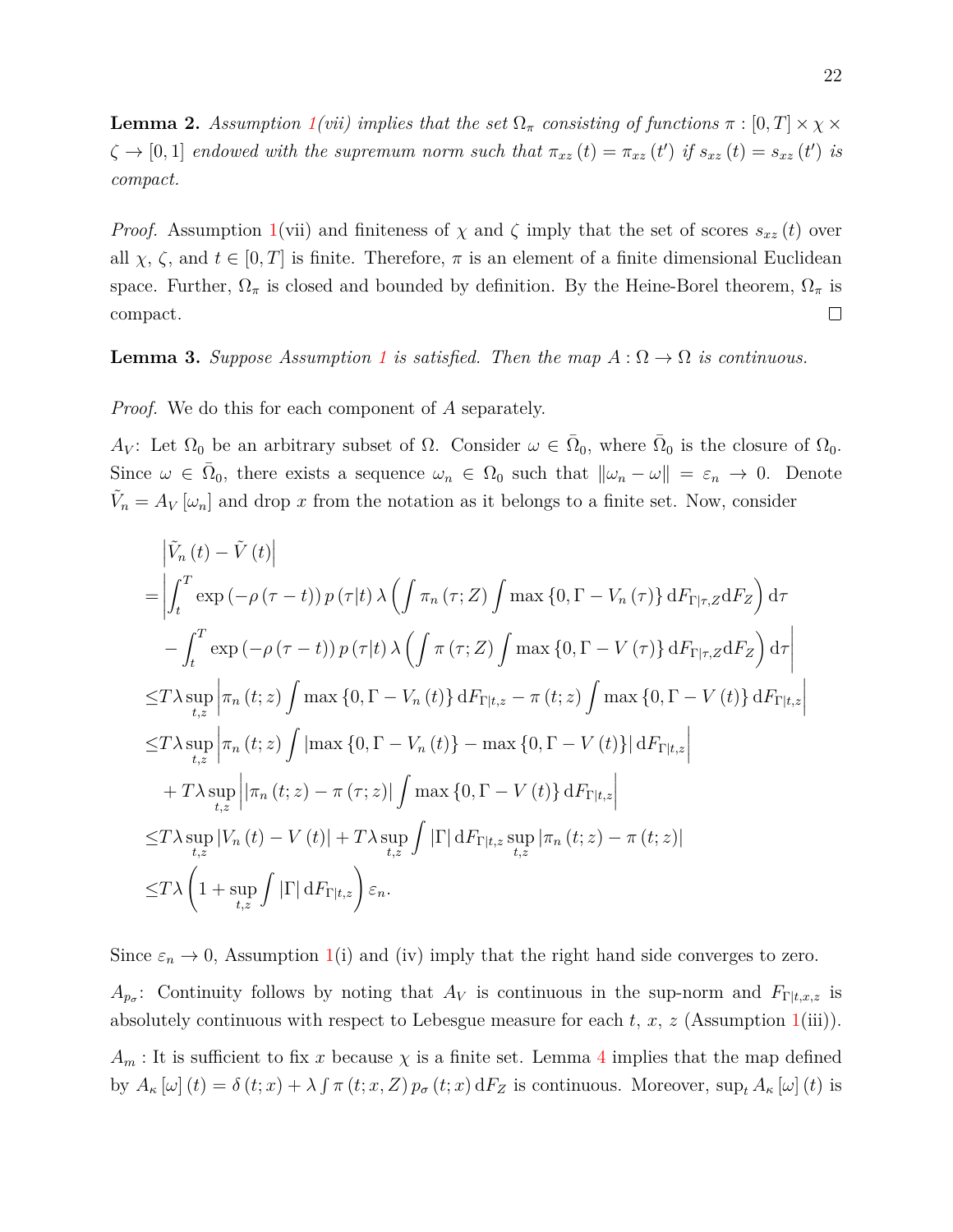bounded above (Assumption [1\(](#page-16-0)i)). Therefore,  $A_{\kappa^*}[\omega](t) = -\int_0^t \delta(\tau; x) + \lambda \int \pi(\tau; x, Z) p_{\sigma}(t; x) dF_Z d\tau$ defines a continuous map from  $\Omega$  to  $C([0,T])$ . Since a composition of continuous functions is continuous, and  $g(a) = \gamma_x \exp(a)/N$  is continuous for all  $N > 0$ ,  $A_m$  is continuous.

*A<sub>N</sub>*: First we show that  $A_N[\omega_n]$  is continuous. Lemma [4](#page-22-0) implies that the map  $A_k[\omega](t) =$  $\delta(t; x) + \lambda \int \pi(t; x, Z) p_{\sigma_n}(t; x, Z) dF_Z$  is continuous for each *x*. A similar argument implies that  $A_{\overline{\kappa}}[\omega] = \sum_x \int_0^T m_x(t) \kappa_x(t) dt$  is continuous because  $m_x(t)$  is bounded by  $\gamma_x$ . Further,  $A_{\overline{k}}[\omega] \in [\underline{\delta}, \infty]$  since  $\delta(t; x)$  is uniformly bounded below by <u> $\delta$ </u> (Assumption [1\(](#page-16-0)ii)). Since a composition of real-valued continuous functions is continuous, and the reciprocal function is continuous for all arguments other than  $0$ ,  $A_N$  is a continuous map.

*A*<sup>π</sup>: Denote  $\tilde{A}[\omega] = (A_{p_{\sigma}}[\omega], A_{m}[\omega], A_{N}[\omega])$ . We have shown that  $\tilde{A}$  is continuous and compact. Note that for any sequence  $\omega_n$ ,

$$
\sup_{x,z,t} |A_{\pi}[\omega_n](x,z,t)| \leq \sup_{x,z,t} |H_z(g_{xz}(t); \tilde{A}[\omega_n])| \leq \sup_{z,s} |H_z(g; \tilde{A}[\omega_n])|,
$$

where the first inequality follows from the fact that  $P(c_{ij} = 1|x, z) \in [0, 1]$  and the second inequality follows from set inclusion. Therefore, Lemma [5](#page-23-0) and continuity of A imply that for each *z*,  $\sup_s$   $\left|H_z\left(s; \tilde{A}[\omega_n]\right) - H_z\left(s; \tilde{A}[\omega]\right)\right| \to 0$  if  $\omega_n$  converges to  $\omega$ . Since *z* belongs to a finite set, we therefore have that  $\sup_{x,z,t} |A_\pi[\omega_n](x,z,t) - A_\pi[\omega](x,z,t)| \to 0$ . Hence,  $A_\pi$  is a continuous map.  $\Box$ 

<span id="page-22-0"></span>**Lemma 4.** Fix x. The map  $A_{\kappa} : \Omega \to L_{\infty}([0,T])$ , where  $A_{\kappa}[\omega](t) = \delta(t;x) + \lambda \int \pi(t;x,Z) p_{\sigma}(\tau;x,Z) dF_Z$ *is continuous if*  $\lambda$  *is finite, and*  $\pi$  *and*  $p_{\sigma}$  *are uniformly bounded by* 1*.* 

*Proof.* Let  $\Omega_0$  be an arbitrary subset of  $\Omega$ . Consider  $\omega \in \overline{\Omega}_0$ . Since  $\omega \in \overline{\Omega}_0$ , there exists a sequence  $\omega_n \in \Omega_0$  such that  $\|\omega_n - \omega\| = \varepsilon_n \to 0$ . Now, consider  $A_\kappa[\omega_n](t) =$  $\lambda \int \pi_n(t; x, Z) p_{n,\sigma}(\tau; x, Z) dF_{\Gamma|\tau, x, Z}$ .

$$
||A_{\kappa}[\omega_{n}] - A_{\kappa}[\omega]|| = \lambda \left\| \int \pi_{n}(t; x, Z) p_{n,\sigma}(t; x, Z) dF_{Z} - \int \pi(t; x, Z) p_{\sigma}(t; x, Z) dF_{Z} \right\|
$$
  
\n
$$
\leq \lambda \sup_{z,t} |\pi_{n}(t; x, z) p_{n,\sigma}(t; x, z) - \pi(t; x, z) p_{\sigma}(t; x, z)|
$$
  
\n
$$
\leq \lambda \sup_{z,t} |\pi_{n}(t; x, z) (p_{n,\sigma}(t; x, z) - p_{\sigma}(t; x, z))|
$$
  
\n
$$
+ \lambda \sup_{z,t} |(\pi_{n}(t; x, z) - \pi(t; x, z)) p_{\sigma}(t; x, z)|
$$
  
\n
$$
\leq \lambda \sup_{z,t} |p_{n,\sigma}(t; x, z) - p_{\sigma}(t; x, z)| + \lambda \sup_{z,t} |\pi_{n}(t; x, z) - \pi(t; x, z)| \leq 2\lambda \varepsilon_{n}.
$$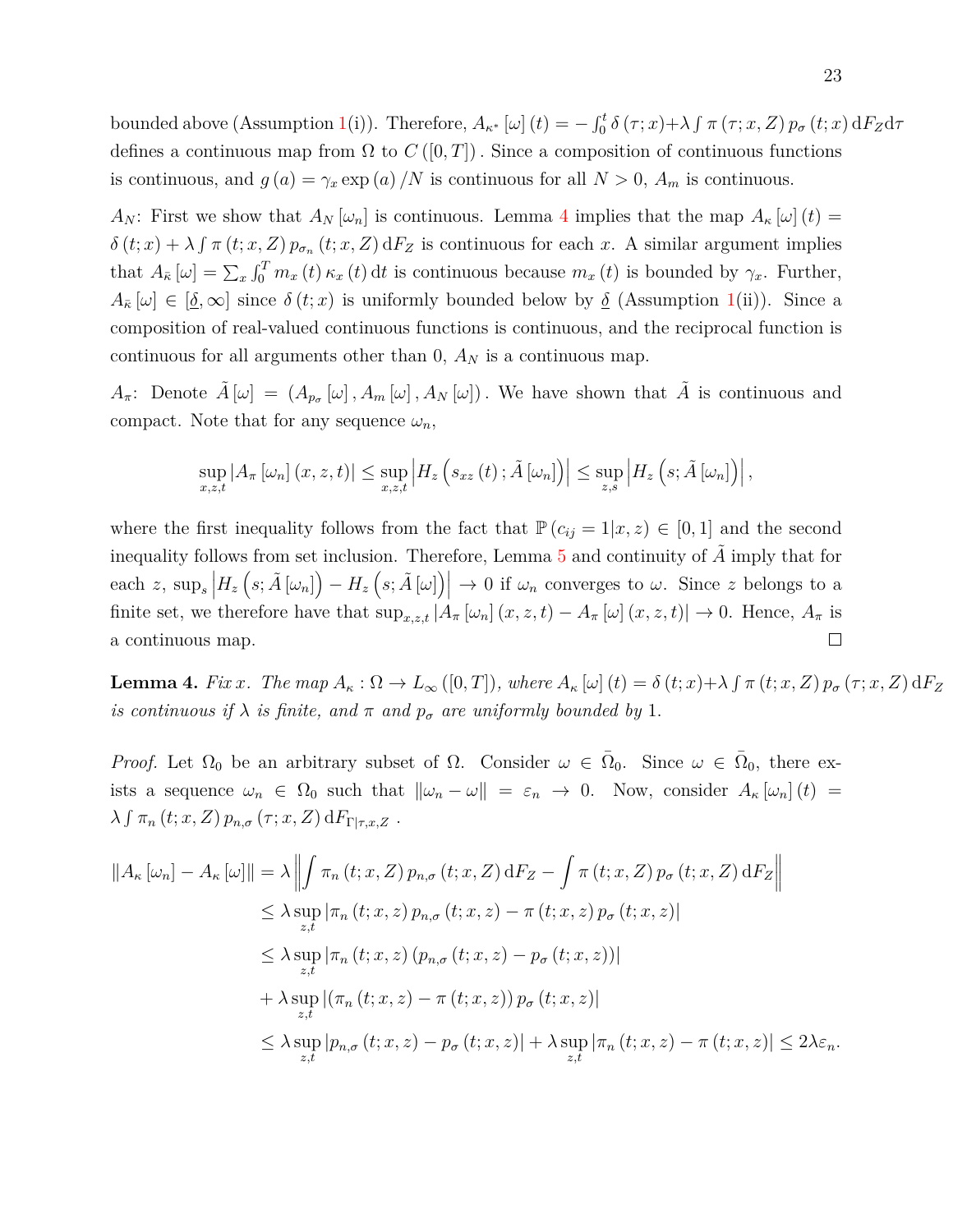Therefore,  $A_{\kappa}[\bar{\Omega}_0] \subset \overline{A_{\kappa}[\Omega_0]}$ , implying that  $A_{\kappa}$  is continuous (Theorem 2.27, [Aliprantis and](#page-24-0) [Border,](#page-24-0) [2006\)](#page-24-0).  $\Box$ 

<span id="page-23-0"></span>**Lemma 5.** Fix z. The map  $A_H: \Omega \to L_\infty(\mathbb{R})$  defined by  $A_H[\omega](s) = H_z(s; p_\sigma, m, N)$  is *continuous.*

*Proof.* We omit *z* from the notation for simplicity as it is fixed. Equation [\(B.5\)](#page-9-0) derives the following expression for *AH*:

$$
A_H\left[\omega\right](t,x,z) = \int_0^1 \sum_{q' < q} \frac{e^{-Np(s,\alpha)}\left(Np\left(s,\alpha\right)\right)^{q'}}{q'!} \mathrm{d}\alpha,
$$

where  $p(s, \alpha)$ ,  $p_H(s)$ , and  $p_E(s)$  are defined in Section [B.1.2.](#page-6-0) We have  $\mathbb{P}(\Gamma(t; x, z) + \varepsilon > V_x(t))$ with the acceptance probabilities  $p_{\sigma}(t; x, z)$ . Recall that  $m_H(s) = \sum_{t,x} m(t; x) 1 \{s(t; x) > s\}$ and  $m_E(s) = \sum_{t,x} m(t;x) 1 \{s(t;x) = s\}$ . We prove continuity of  $A_H$  by first proving continuity of the components  $m_H$ ,  $m_E$ ,  $p_H$  and  $p_E$ .

Continuity of  $m_H$  and  $m_E$ : Consider a sequence  $m_n$  that converges in sup norm on x, t to m:

$$
|m_{n,H}(s) - m_H(s)| \le \sum_{x} \int_0^T |m_n(t;x) - m(t;x)| \, 1 \{s(t;x) > s\} \, \mathrm{d}t
$$
  

$$
\le |x| T \sup_{x,t} |m_n(t;x) - m(t;x)|.
$$

Because this bound is independent of *s*,  $\sup_s |m_{n,H}(s) - m_H(s)|$  converges to zero. Therefore,  $A_{m_H}$ :  $\Omega \to L_\infty(\mathbb{R})$  defined by  $A_{m_H}[\omega](s) = m_H(s)$  is a continuous map because  $A_{m_H}(\bar{\Omega}_0) = \overline{A_{m_H}(\Omega_0)}$  for any  $\Omega_0 \subseteq \Omega$  (Theorem 2.27, [Aliprantis and Border,](#page-24-0) [2006\)](#page-24-0). An identical argument shows that  $A_{m_E}$ :  $\Omega \to L_\infty(\mathbb{R})$  defined by  $A_{m_E}$  [ $\omega$ ] (*s*) =  $m_E(s)$  is continuous.

Continuity of  $p_H$  and  $p_E$ : We show the argument only for  $p_H$  because the argument for  $p_E$ is identical. Consider a sequence of  $\omega_n$  that converges to  $\omega$ , and the map  $A_{p_H} : \Omega \to L_\infty(\mathbb{R})$ defined by  $A_{p_H} [\omega](s) = p_0 + (1 - p_0) \frac{1}{m}$  $\frac{1}{m_H(s)} \sum_{t,x} m(t;x) 1 \{s(t;x) > s\} p_{\sigma}(t;x)$ . Since  $p_0$  is fixed, we need to show continuity of the map from *ω* to 1  $\frac{1}{m_H(s)} \sum_{t,x} m(t;x) \mathbb{1} \{s(t;x) > s\} p_{\sigma}(t;x).$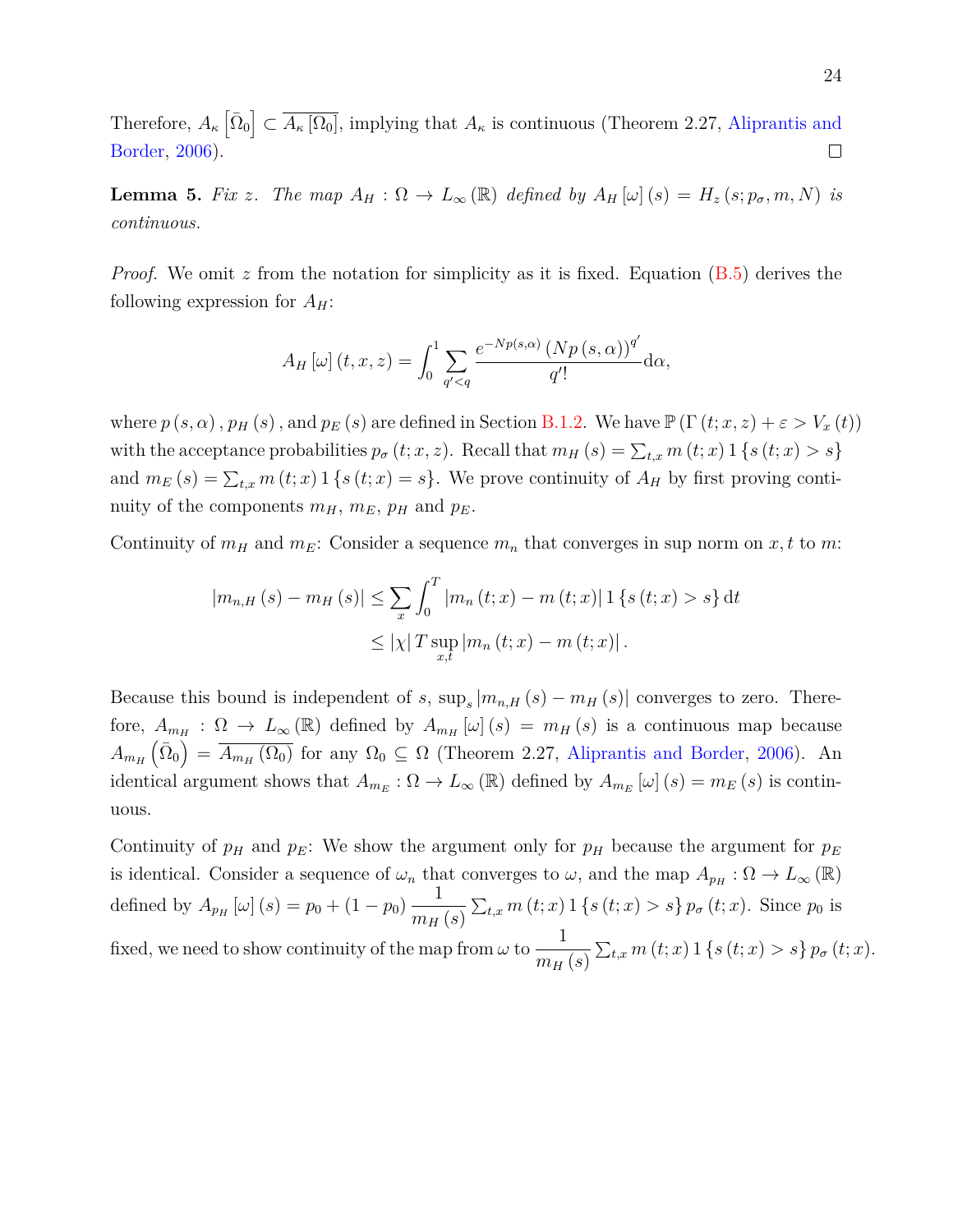For each *s*,

$$
\left| \frac{1}{m_{n,H}(s)} \sum_{t,x} m_n(t;x) \mathbf{1} \left\{ s(t;x) > s \right\} p_{n,\sigma}(t;x,z) - \frac{1}{m_H(s)} \sum_{t,x} m(t;x) \mathbf{1} \left\{ s(t;x) > s \right\} p_{\sigma}(t;x) \right|
$$
\n
$$
\leq \left| \frac{1}{m_{n,H}(s)} \sum_{t,x} m_n(t;x) \mathbf{1} \left\{ s(t;x) > s \right\} p_{n,\sigma}(t;x) - \frac{1}{m_H(s)} \sum_{t,x} m(t;x) \mathbf{1} \left\{ s(t;x) > s \right\} p_{n,\sigma}(t;x) \right|
$$
\n
$$
+ \left| \frac{1}{m_H(s)} \sum_{t,x} m(t;x) \mathbf{1} \left\{ s(t;x) > s \right\} p_{n,\sigma}(t;x) - \frac{1}{m_H(s)} \sum_{t,x} m(t;x) \mathbf{1} \left\{ s(t;x) > s \right\} p_{\sigma}(t;x) \right|
$$
\n
$$
\leq \left| \frac{1}{m_{n,H}(s)} \sum_{t,x} m_n(t;x) \mathbf{1} \left\{ s(t;x) > s \right\} - \frac{1}{m_H(s)} \sum_{t,x} m(t;x) \mathbf{1} \left\{ s(t;x) > s \right\} \right| |p_{n,\sigma}(t;x)|
$$
\n
$$
+ \left| \frac{1}{m_H(s)} \sum_{t,x} m(t;x) \mathbf{1} \left\{ s(t;x) > s \right\} \right| |p_{n,\sigma}(t;x) - p_{\sigma}(t;x)|
$$
\n
$$
\leq \left| \frac{1}{m_{n,H}(s)} \sum_{t,x} m_n(t;x) \mathbf{1} \left\{ s(t;x) > s \right\} - \frac{1}{m_H(s)} \sum_{t,x} m(t;x) \mathbf{1} \left\{ s(t;x) > s \right\} \right| + |p_{n,\sigma}(t;x) - p_{\sigma}(t;x)|
$$
\n
$$
= |p_{n,\sigma}(t;x) - p_{\sigma}(t;x)|
$$

The first inequality follows from the triangle inequality. The second follows from the fact that  $|p_{n,\sigma}(t;x)-p_{\sigma}(t;x)|$  is bounded by 1 and  $m_H(s) = \sum_{t,x} m(t;x) 1 \{s(t;x) > s\}$  by definition. The third follows from  $m_{n,H}(s) = \sum_{t,x} m_n(t;x) 1 \{s(t;x) > s\}$  and  $m_H(s) =$  $\sum_{t,x} m(t;x) 1 \{s(t;x) > s\}$  for all s. If  $\omega_n$  converges to  $\omega$ , then  $\sup_{t,x} |p_{n,\sigma}(t;x) - p_{\sigma}(t;x)|$ conveges to zero. Therefore,  $\sup_s |A_{p_H}[\omega_n](s) - A_{p_H}[\omega](s)|$  converges to zero. Hence,  $A_{p_H}$ is continuous because  $A_{p_H}(\bar{\Omega}_0) = \overline{A_{p_H}(\Omega_0)}$  for any  $\Omega_0 \subseteq \Omega$  (Theorem 2.27, [Aliprantis and](#page-24-0) [Border,](#page-24-0) [2006\)](#page-24-0).

Continuity of  $p(s, \alpha)$ : The map  $A_{p^H}$  :  $\Omega \to L_\infty(\mathbb{R} \times [0,1])$  defined by  $A_p[\omega](s, \alpha) =$  $m_H(s) p_H(s) + m_E(s) \alpha p_E(s)$  is continuous because  $\alpha$  is bounded by 1, the maps from  $\omega$  to  $m_H(s)$ ,  $p_H(s)$ ,  $m_E(s)$ ,  $p_E(s)$  are continuous.

 $e^{-Np(s,\alpha)}(Np(s,\alpha))^{q'}$ Continuity of  $A_H$ : The map from  $\Omega$  to  $\sum_{q' < q}$  $\frac{(Np(s,\alpha))^4}{q}$  is continuous because the com $e^{-Np(s,\alpha)}(Np(s,\alpha))^{q'}$ ponents are continuous. This term is bounded by 1. Therefore,  $\int_0^1 \sum_{q' < q}$  $\frac{(Np(s,\alpha))^n}{q}$ d $\alpha$ defines a continous map from  $\Omega$  to the  $L_{\infty}([0, T])$  for each *x*.  $\Box$ 

## **References**

<span id="page-24-0"></span>**Aliprantis, Charalambos D. and Kim C. Border**, *Infinite dimensional analysis : a*